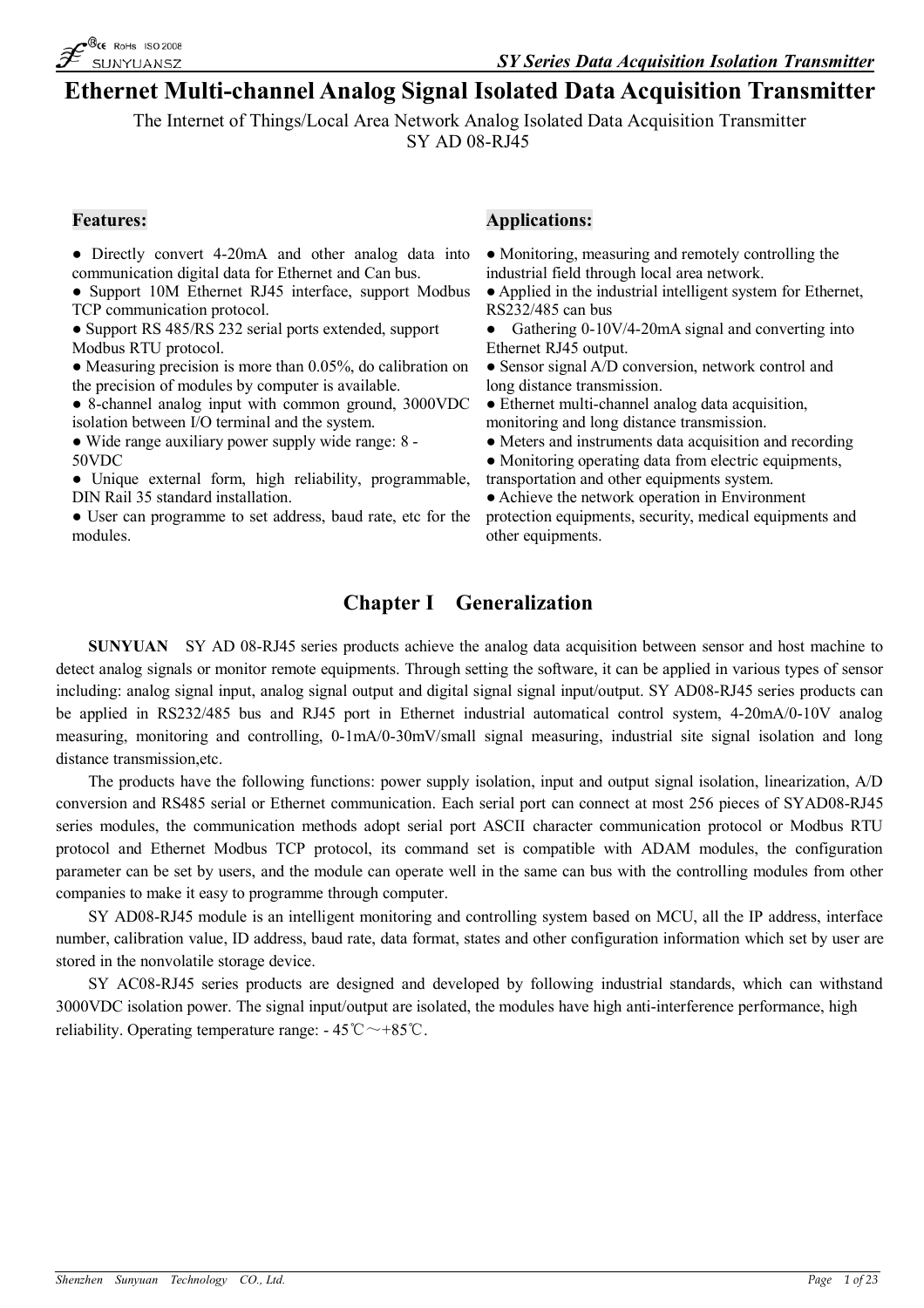

**Fig.1** SY AD 08-RJ45 Product Functional Block Diagram

### **SY AD 08-RJ45 Function:**

SY AD 08-RJ45 signal isolated data acquisition module can be used to measure 8-channel voltage or current signals, it supports ASCII protocol for seral ports, standard Modbus RTU protocol and Ethernet Modbus TCP protocol.

### **1.Analog Signal Input**

24-bit data acquisition precision, the signal input range of the product has been calibrated before leaving the factory. User can also programme the module to do calibration. For the details about current or voltage input range, please check the model selection part for reference. In measuring multi-channel signal, the input of each channel must be the same.

### **2. Communication**

### **(1) Serial Port Communication:**

Communication Interface: one-channel standard RS485 communication port and one channel standard RS232 communication port.

Communication Protocol: support ASCII character protocol, Modbus RTU communication protocol. User can select the protocol through programming. It can achieve network communication with various types of PLC, RTU and computer monitoring system.

Data Format: 10 bit. One standard bit, eight data bit, one stop bit.

Communication Address: (00H-FFH)and baud rate (300bps, 600bps, 1200bps, 2400bps, 4800bps, 9600bps, 19200bps, 38400bps) can be set.The network communication distance is upto1200 meters,the connection is realized by double ground shield cable. High anti-interference of the communication interface: ±15KV ESD protection, and the response time is less than 100ms.

### **(2) Ethernet Communication**

Communication Interface: one channel standard 10M Ethernet interface.

Communication Protocol: support Modbus TCP protocol and operate well with various brand of PLC, computer monitoring system in network communication.

### **3. Anti-interference**

Available to set checksum according to requirement. TVS inside the module can actively restrain all kinds of surge pulse and protect the module, and the digital filter inside can also restrain the power frequency interference from power grid.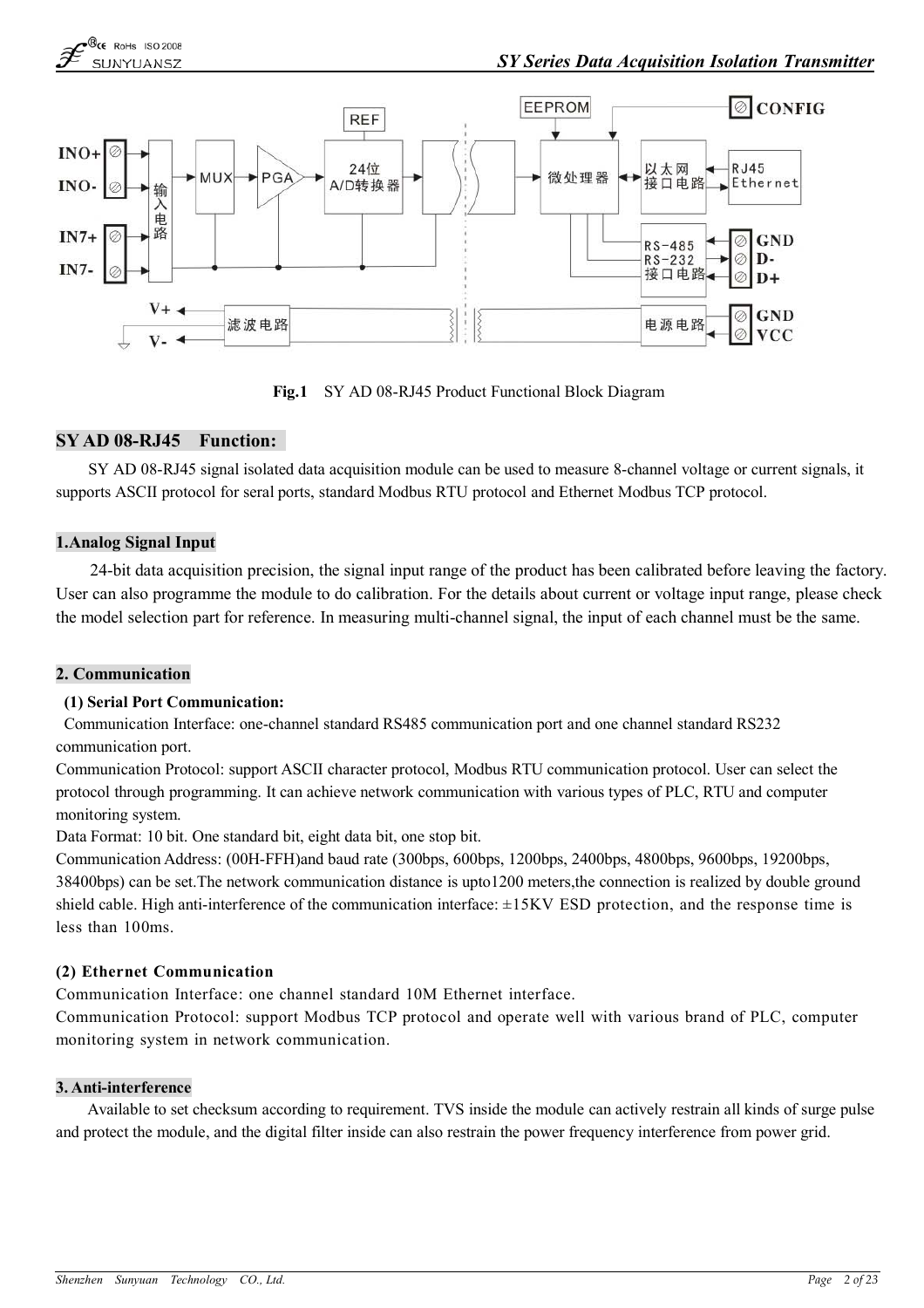

# **SY AD 08 - RJ45 - U□ / A□**

| Input Voltage/Current Signal |                          |                     |
|------------------------------|--------------------------|---------------------|
|                              | $U1: 0-5V$               | $Al: 0-1mA$         |
|                              | $U2: 0-10V$              | $A2: 0-10mA$        |
|                              | $U3: 0-75mV$             | $A3: 0-20mA$        |
|                              | $U4: 0-2.5V$             | $A4: 4-20mA$        |
|                              | <b>U5:</b> $0 - \pm 5V$  | A5: $0 - \pm 1$ mA  |
|                              | <b>U6:</b> $0 - \pm 10V$ | A6: $0 - \pm 10$ mA |
|                              | U7: $0 - \pm 100$ mV     | A7: $0 - + 20$ mA   |
|                              | U8: Customized           | A8: Customized      |
|                              |                          |                     |

**Note:** SY AD 08-RJ45 module supports RS232/RS485 and Ethernet interface, users can choose the corresponding communication interface based on the operating conditions. But RS232/485 Interfaces and Ethernet RJ45 Interface cannot operate simultaneously, otherwise, interferes with each other.

|  | <b>E.g.1:</b> Model No: SY AD 08-RJ45-A4; refers to 8-channel 4-20mA signal input, Ethernet and RS232/RS485 output.        |
|--|----------------------------------------------------------------------------------------------------------------------------|
|  | <b>E.g.2:</b> Model No: SY AD 08-RJ45-A7; refers to 8-channel 0- $\pm$ 20mA signal input, Ethernet and RS232/RS485 output. |
|  | E.g.3: Model No: SY AD 08-RJ45-U1; refers to 8-channel 0-5V signal input, Ethernet and RS232/RS485 output.                 |

### **SY AD 08-RJ45 General Parameters:**

(typical  $@ +25^\circ \text{C}$ , Vs: 24VDC) Input type: Current Input/ Voltage Input Precision:  $0.05\%$ Input offset:  $\pm 0.1$  uA/°C Temperature Drift:  $\pm 15$  ppm/°C ( $\pm 30$  ppm/°C, Max) Input Impedance: 50Ω (4-20mA/0-20mA/0-±20mA current input )  $100\Omega$  (0-10mA/0- $\pm$ 10mA current input)  $1K\Omega$  (0-1mA/0- $\pm$ 1mA current input) More than 1MΩ(voltage input) Bandwidth: -3 dB 10 Hz Conversion Rate: 10 Sps CMR: 120 dB  $(1k\Omega)$  Source Imbalance @ 50/60 Hz) NMR: 60 dB (1kΩ Source Imbalance  $\omega$  50/60 Hz) Input Terminal Protection: over-voltage protection, over-current protection Communication: **Serial Port:** support standard Modbus RTU protocol and special ASCII character communication protocol, RS232/RS485 interface. Baud Rate: (300 bps、600 bps、1200 bps、2400 bps、4800 bps、9600 bps、19200 bps、38400bps) ,can be set through software). Address ( $0x00^\circ$  $0xF$ F) can be set through software **Ethernet:** Support standard Modbus TCP protocol, RJ4 network interface. IP address and terminal number can be set through software. Communication Response Time: 100 ms Max. Operating Power Supply: +8 — 50 VDC wide power supply range, with internal anti-inverse connection and over-voltage protection circuit. Power Consumption: less than 2W

Operating Temp.:  $-45 - +80^{\circ}$ C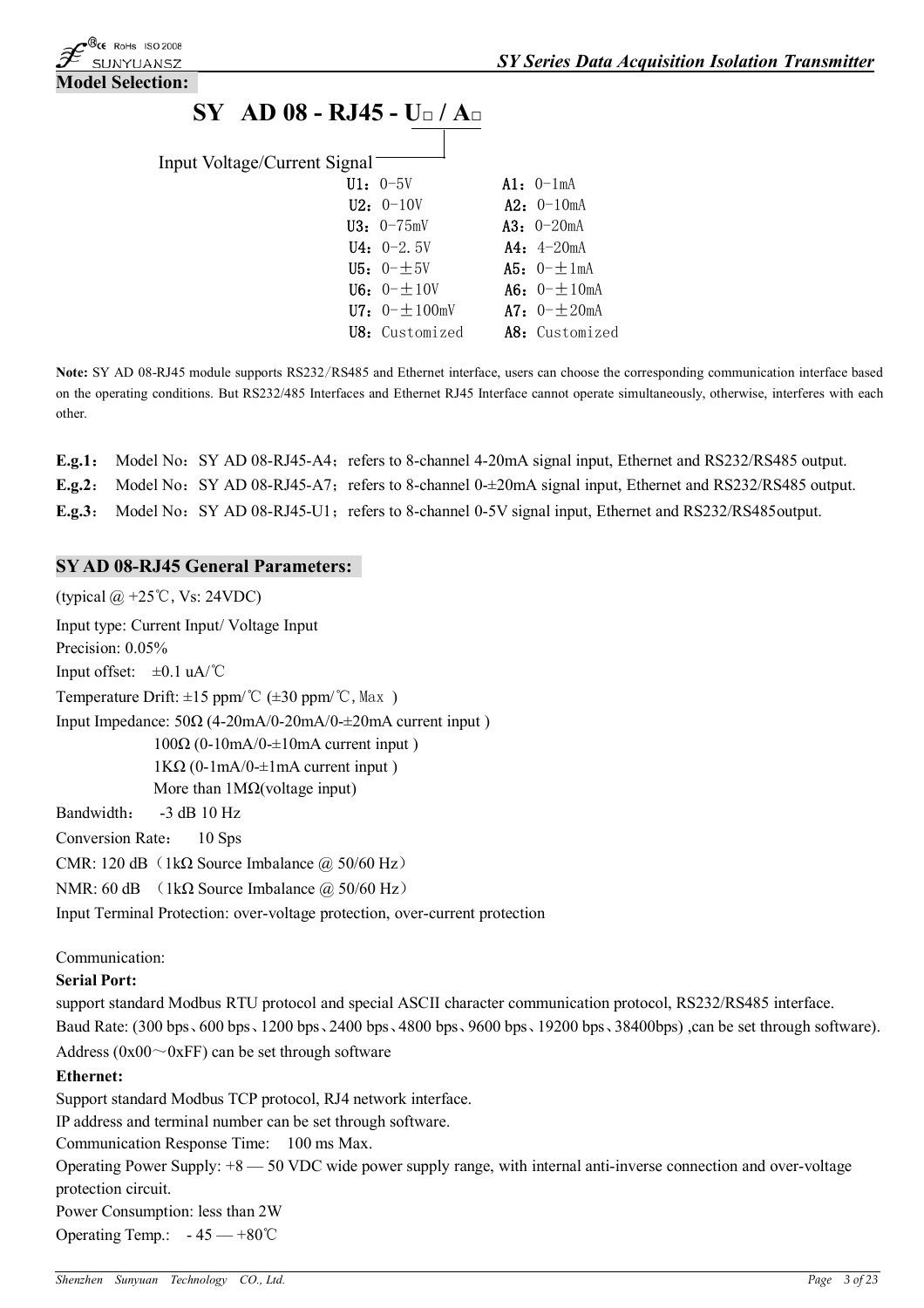| Shenzhen | Sunyuan | cra.<br>Technology<br>. . | $\sim$<br>Ltd.<br>-CO | Page | $\sim$ $\sim$<br>4 01 |
|----------|---------|---------------------------|-----------------------|------|-----------------------|

| $\mathcal F$ sunyuansz                            |  |
|---------------------------------------------------|--|
| Operating Humidity: $10 - 90\%$ (no condensation) |  |
| Storage Temp.: $-55 - +85^{\circ}$ C              |  |

Storage Humidity: 10 — 95% ( no condensation )

Isolation Withstand Voltage: 3KVDC between input and output every minute, stray current 1mA, output and power are common-ground.

Endure Impact Volt: 3KVAC, 1.2/50us (peak value)

Dimension: 83 x 37 x 51 mm

**BCE ROHS ISO 2008** 

Ğ

Weight: about 72g

### **Outside View & Pin Definition:**

| <b>PIN</b>     | <b>Name</b>    | <b>Description</b>                                      |
|----------------|----------------|---------------------------------------------------------|
| 1              | $IN0+$         | Input channel 0 positive<br>terminal                    |
| $\overline{2}$ | $IN0-$         | Input channel 0 negative<br>terminal                    |
| 3              | $IN1+$         | Input channel 1 positive<br>terminal                    |
| $\overline{4}$ | $IN1-$         | Input channel<br>1 negative<br>terminal                 |
| 5              | $IN2+$         | Input channel 2 positive<br>terminal                    |
| 6              | $IN2-$         | Input channel 2<br>negative<br>terminal                 |
| 7              | $IN3+$         | Input channel 3 positive<br>terminal                    |
| 8              | $IN3-$         | Input channel 3<br>negative<br>terminal                 |
| 9              | $IN4+$         | Input channel 4 positive<br>terminal                    |
| 10             | $IN4-$         | Input channel<br>4 negative<br>terminal                 |
| 11             | $IN5+$         | Input channel 5 positive<br>terminal                    |
| 12             | <b>IN5-</b>    | negative<br>Input channel<br>5 <sup>5</sup><br>terminal |
| 13             | $IN6+$         | channel 6 positive<br>Input<br>terminal                 |
| 14             | <b>IN6-</b>    | Input channel 6 negative<br>terminal                    |
| 15             | <b>VCC</b>     | Power supply $+$                                        |
| 16             | <b>GND</b>     | Power supply GND                                        |
| 17             | $D+$           | RS485/232 positive terminal                             |
| 18             | D-             | RS485/232 negative terminal                             |
| 19             | <b>GND</b>     | <b>GND</b>                                              |
| 20             | <b>CONGFIG</b> | Configuration pin                                       |
| 21             | $IN7+$         | positive<br>Input<br>channel<br>7<br>terminal           |
| 22             | <b>IN7-</b>    | channel<br>$\tau$<br>negative<br>Input<br>terminal      |
| 23             | $RJ-45$        | Ethernet interface                                      |



**Fig. 2** SY AD 08-RJ45 Outside View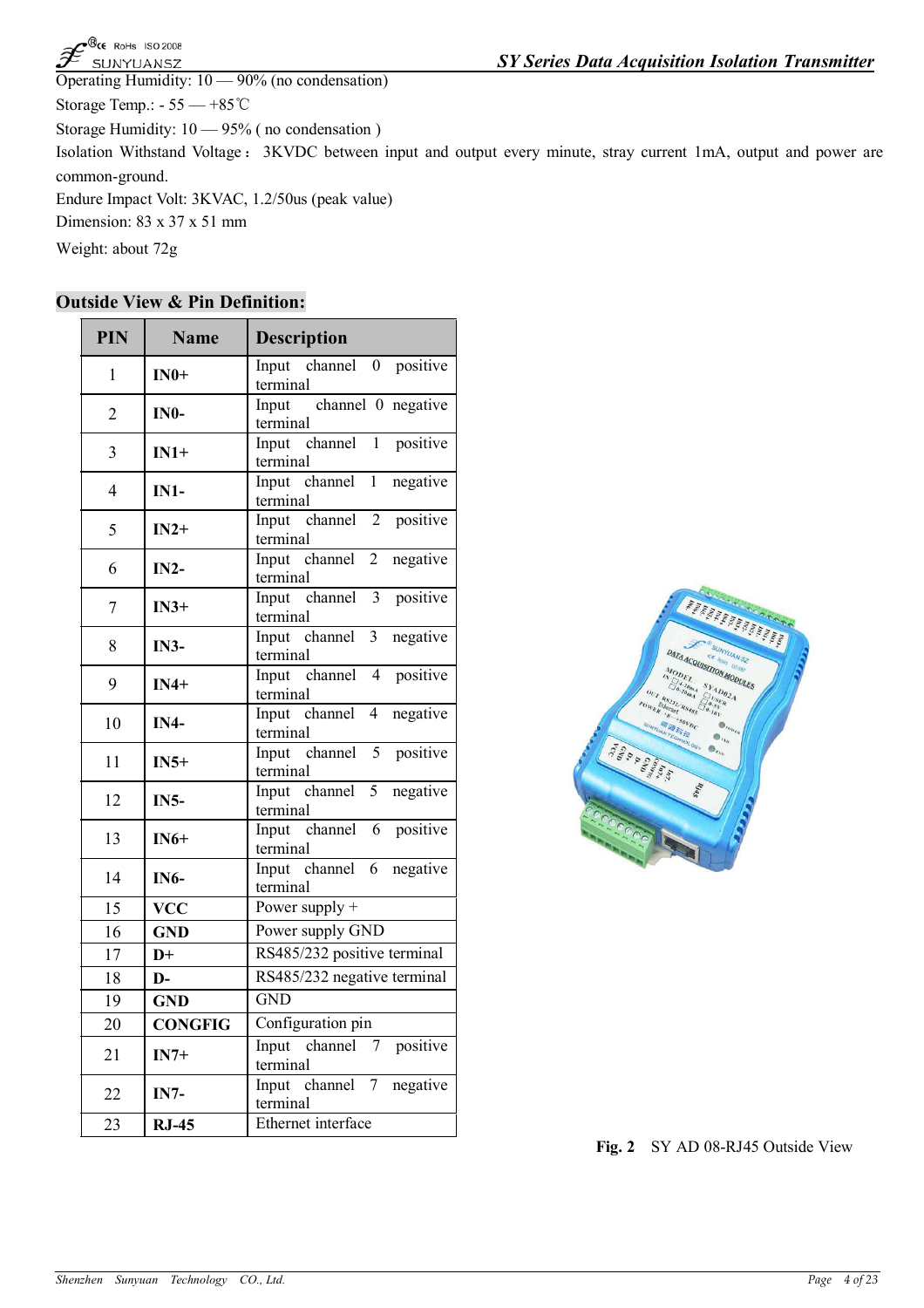

### **Connection Diagram:**





**Fig.3 Power Supply Connection Diagram Fig.4 Configuration Mode Connection Diagram**









**Fig. 7 Input Signal Connection Digram**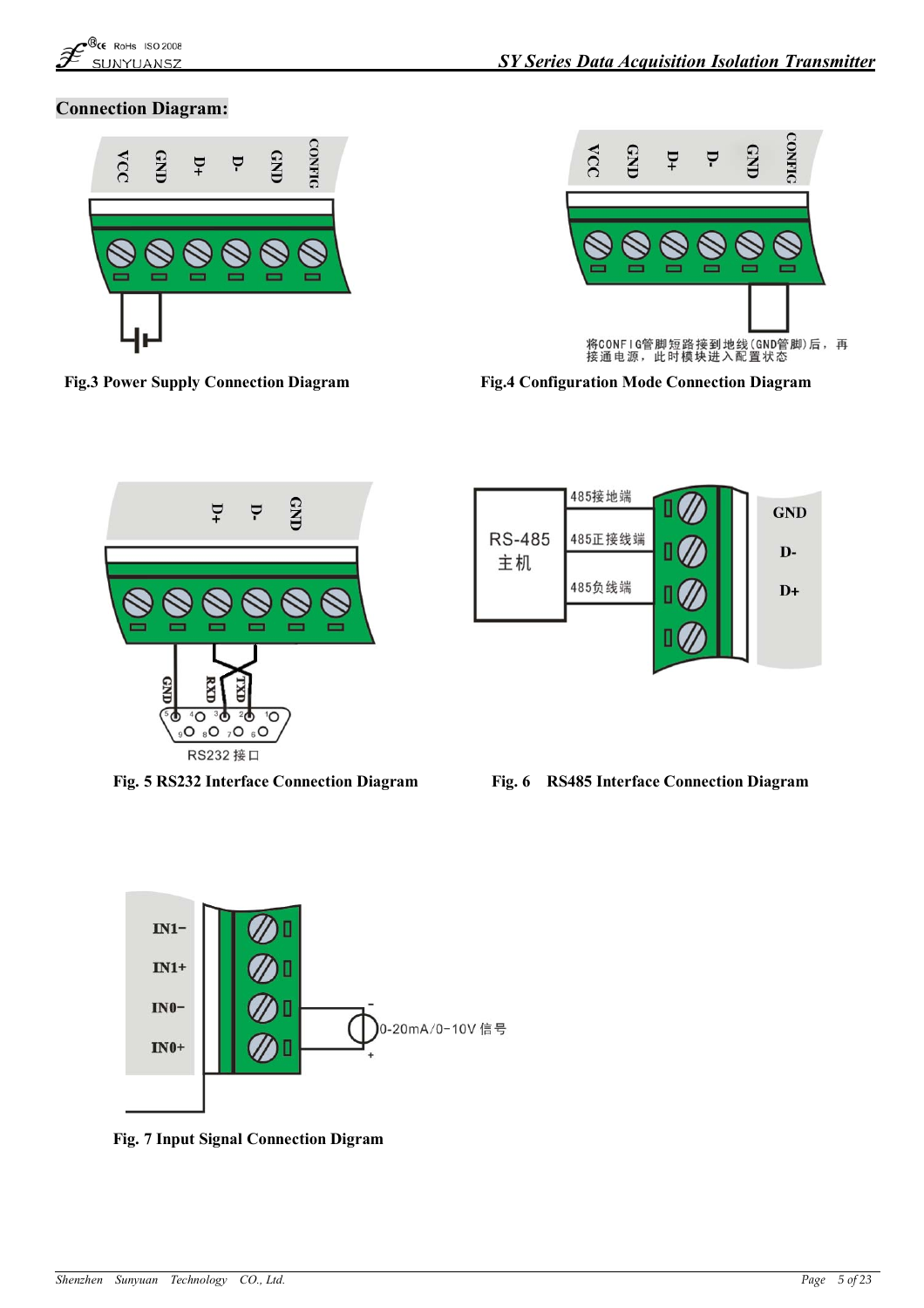### **Initialization of SYAD08-RJ45 Module**

 $\mathcal{B}_{\mathsf{CE}}$  RoHs ISO 2008 SUNYUANSZ

(1) For all the SYAD 08T-RJ45 series modules, it must be allocated an unique IP address code in RS232/RS485 network, the address code is hexadecimal digits and the value range of address code should between 0x00 and 0xFF. All the SYAD08-RJ45 series modules have the same one set of initial setting from factory, as below: Address code is 01H Baud rate: 9600bps Checksum: disable ASCII character communication protocol

As the new module address code is the same, their addresses will be contradictory with other modules, so when users set up the system, the re-configuration for each analog output module address must be done. Users can modify SYAD08-RJ45 series module's address through configuration commands after connecting SYAD08-RJ45 series module power cable and RS232/RS485 communication cable. Baud rate, calibration, status, and communication protocols can also be adjusted according to user's requirements. Before the adjusting process, one must set the module to be the default state firstly; otherwise it can not be modified.

(2) SY AD08-RJ45 series modules must be allocated an unique address IP and terminal number in Ethernet network. All the SYAD08-RJ45 series modules have the same one set of initial network setting from factory, as below:

IP address is: 192.168.0.80

Terminal number: 80

Modbus TCP communication protocol.

As the new module IP address is the same, their IP addresses will be contradictory with other network IP addresses, so when users set up the system, the re-configuration for each module IP address and terminal number must be done. Users can modify SYAD08-RJ45 series module's address through configuration commands after connecting SYAD08-RJ45 series module power cable and communication cable. The communication protocols can also be adjusted according to user's requirements. Before the adjusting process, one must set the module to be the default state firstly; otherwise it can not be modified.

SY AD08-RJ45 series module has a Pin marked CONFIG. Connect CONFIG Pin to the ground (GND) and then connect power supply. In this way, the module is in default status.

### **Default States:**

Let the modules be in default states, under default states, it supports ASCII character and Modbus TCP communication protocol, the module setting is as following:

(1)Serial Ports: Address code: 00H Baud rate: 9600 bps Checksum: disable ASCII Character communication protocol (2)Ethernet: IP address is: 192.168.0.80 Terminal number: 80 Modbus TCP communication protocol.

At this time, users can modify the module parameters by configuring the command. If the exact configuration of a module is uncertain, the module could be in default state by installing the jumper, then reconfigure the module. If user requires the module to be set to MODBUS RTU communication protocol, see the chapter of MODBUS communication protocol section for reference.

# **ChapterⅡ ASCII Character Communication Protocol**

### **Brief introduction**

When the controller communicates on the MODBUS under ASCII character protocol mode, every 8-bit of a message is transmitted as two ASCII bytes. E.g.: Transmit the number 34: it transmits 0x33 (ASCII code of 3) and 0x34 (ASCII code of 4) separately. The advantage is that the interval of sending the bytes is only 1s without error.

### **Character Protocol Command Set**

The command is formed by a series of characters, e.g.: first code, address ID, variable, selectable calibration and bytes and one end fent mark **(cr)** shows the end of command. SYAD08-RJ45 series module is not support broadcast address, so the host only control one module one time.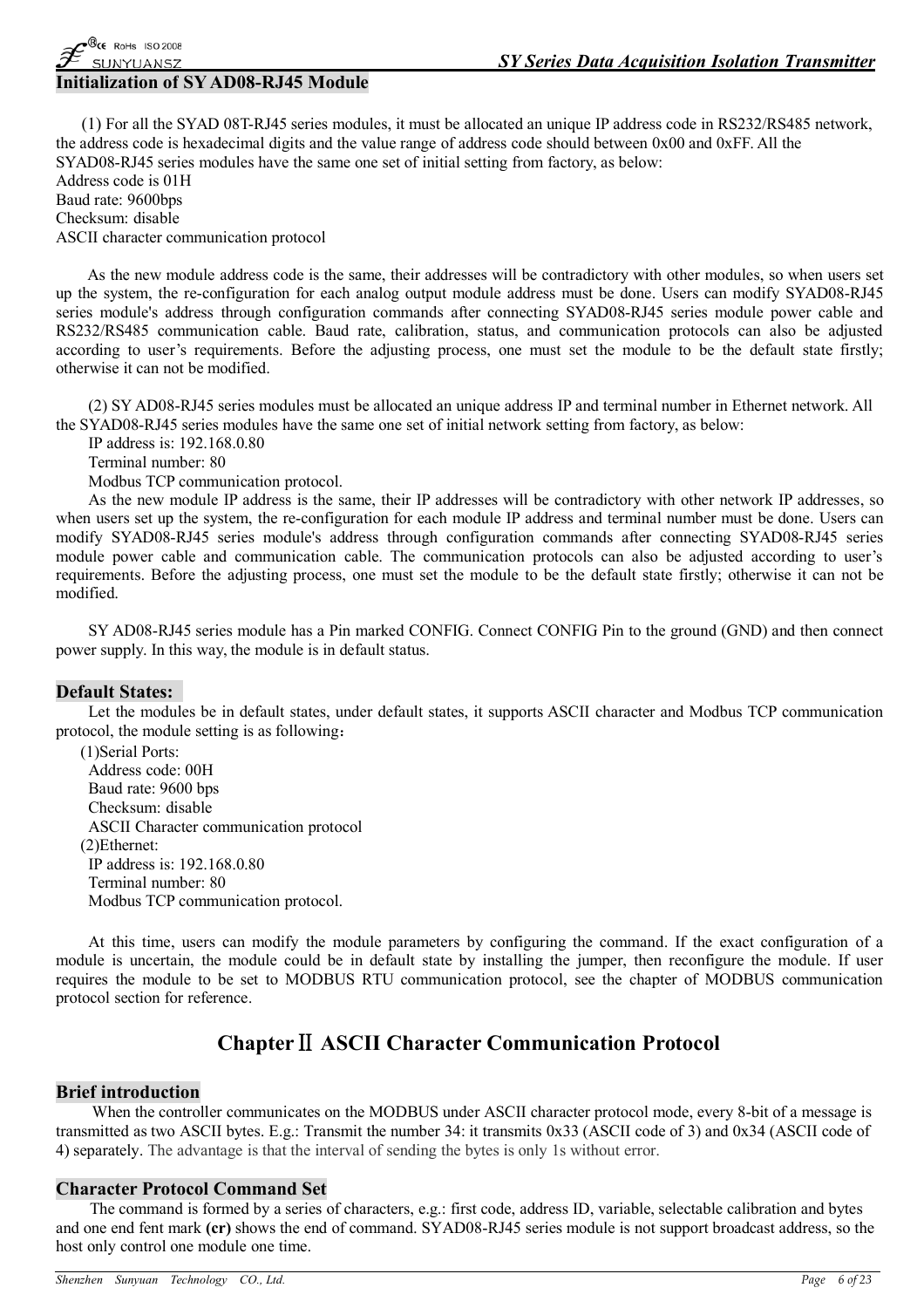| $\mathscr{F}^{\tiny \textsf{WCE-RoHs} \ \textsf{ISO} \ \textsf{2008}}$ | <b>SY Series Data Acquisition Isolation Transmitter</b><br>SUNYUANSZ                                                                 |                 |
|------------------------------------------------------------------------|--------------------------------------------------------------------------------------------------------------------------------------|-----------------|
|                                                                        | Format of each ASCII code's byte: (Leading Code)(Addr.)(Command)[data][checksum](cr)                                                 |                 |
|                                                                        | <b>Leading code)</b> the first letter of a command, every command requires a leading code as $\%, \sharp, \exists, \emptyset$ , etc. | $1-C$           |
| (Addr.)                                                                | address code of module, the default value range in the following is $00\degree$ FF (hexadecimal system). 2- C                        |                 |
| (Command)                                                              | command code/variable value                                                                                                          | $1 - C$         |
| [data]                                                                 | command parameter                                                                                                                    | variable length |
| [checksum]                                                             | calibration value, selectable parameter, it requires only in the operation of checksum                                               | $2 - C$         |
| (c <b>r</b> )                                                          | a control code character used as the end code. $(\mathbf{cr})$ as end code of the enter the value is 0x0D                            | 1- $\mathbf C$  |

Calibrate and check the communication between host and module is correct or not. When checksum is enabled, both command and response must be added additional checksum parameter which occupies 2 bytes.The checksum and characters should be before enter key mark after command or response character.

Calculation method: Get the sum of ASCII code value of all the prior issued bytes. This sum and hexadecimal digits 0xFF is two characters (the hexadecimal number).

**E.g.:** Prohibit checksum

 $\triangle$ 

User command **\$022(cr)**<br>Module response **!02000600 (cr) Module response** Enable checksum User command **\$022B8 (cr)** Module response **!02000640AD (cr)**  $\text{``$S'} = 0 \text{x} 24$   $\text{``0'} = 0 \text{x} 30$   $\text{``2'} = 0 \text{x} 32$ B8=(0x24+0x30+0x32+0x32) AND 0xFF '**!**' = 0x21 '0' = 0x30 '2' = 0x32 '4'=0x34 '6' = 0x36 AD=(0x21+0x30+0x32+0x30+0x30+0x30+0x36+0x34+0x30) AND 0xFF

### **Commonly Used Analog Input Commands**

- 1. Read analog input module data
- 2. Read the input data of analog channel N
- 3. Module allocation
- 4. Read allocation states
- 5. Offset calibration
- 6. Full scale calibration
- 7. Read module name
- 8. Enable or prohibit channel command
- 9. Read channel states
- 10. Read serial ports communication protocol states
- 11. Set serial ports communication protocol
- 12. Read the network port number
- 13. Set the network port number
- 14. Read the network IP address
- 15. Set the network IP address

### **Response of Commands**

Response message depends on a variety of commands. Response also consists of several characters, including leading code, variables and end tags. There are two leading codes of response signal: '!' or '>' indicates a valid command and '?' means invalid. By checking the response information, user can monitor whether the command is valid or not.

Note: 1. User needs to ensure the address he uses is correct in a command. If one use the wrong address, the object module will **not response.**

**2. The command must be entered in capital letters.**

### **1. Read Analog Input Module Data**

Description: Based on the current data format, the command is to read analog input value of all channels from the module. Command Syntax:**#AA(cr)**

Parameter Description: # d velimiter character

- AA module address, value range 00H~FFH(hexadecimal)
- **(cr)** end character, carriage return(0DH)

Response:**>(data)(cr)** command is valid.

**?AA(cr)** invalid command or illegal operation

Parameter Description:

- **>** delimiter character
- **(data)** represent the data of all channels which been read by the command. The data format is in Engineering Units, percent of FSR, complement of hexadecimal or ohms. For details, check article 3 of Command Set. **(cr)** end character, carriage return (0DH).
- *Shenzhen Sunyuan Technology CO., Ltd. Page 7 of 23*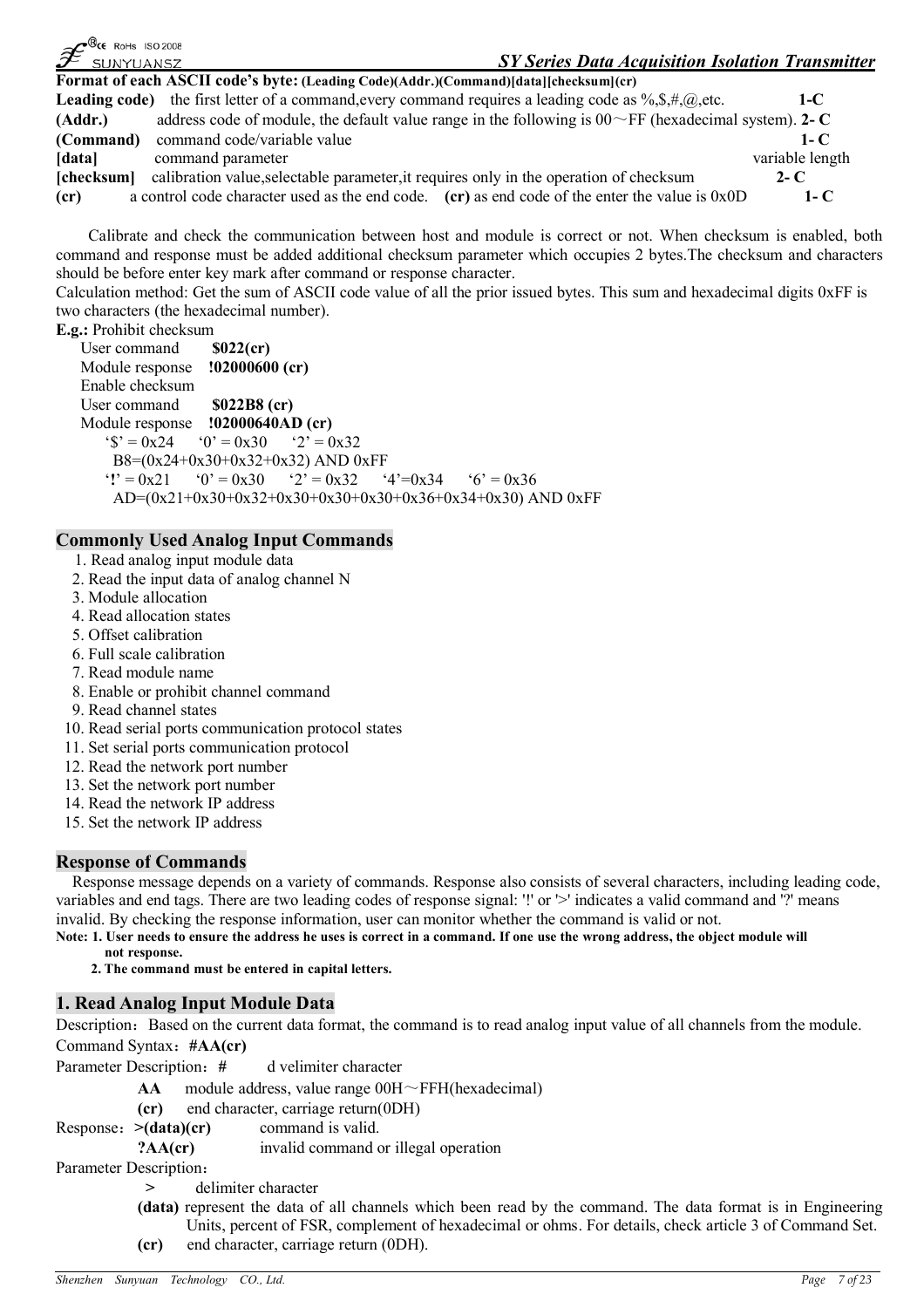

### *SY Series Data Acquisition Isolation Transmitter*

More instructions: If there is a syntax error or communication error or address does not exist, the object module does not respond. If certain channel is closed, the data read out as space character.

**E.g.:** User command **#23(cr)**

### Module response **>+4.7653+4.7653+4.7653+4.7653+4.7653+4.7653+4.7653+4.7653(cr)**

Description : On the module with address  $23H$ , input is  $+4$ ,  $7653V$  (data format is engineering unit): Channel  $0-7: +04.7653V$ 

### **2. Read the Data of Analog Input Module in Channel N**

Description : Read the analog input data of channel N from the module at the current allocated data format. Command Syntax : **#AAN(cr)**

Parameter Description : # delimiter character

**AA** module address,value range 00H~FFH

**N** channel 0 or 1

**(cr)** end character, carriage return(0DH)

Response:**>(data)(cr)** command is valid.

**?AA(cr)** invalid command or illegal operation or channel is closed.

Parameter Description : > delimiter character

**(data)** data read in channel N. The data format is in Engineering Units,PERCENT OF FSR, complement of hexadecimal, or ohms. Refer to Article 3 in Command Set.

**(cr)** end character,carriage return(0DH)

More instructions: If there is a syntax error or communication error or address does not exist, the module does not respond.

**E.g.:** User command **#230(cr)**

Module response **>+04.632 (cr)**

Description: The input current of channel 0 with address 23H module is +04.632mA (data format is engineering unit).

### **3. Module Allocation**

Description: Set address, input range, baud rate, data format, checksum status for an analog input module. Configuration information is stored in nonvolatile memory EEPROM.

### Syntax:**%AANNTTCCFF(cr)**

Parameter Description:

- **%** delimiter character.
- **AA** module address, value range 00H~FFH.
- **NN** hexadecimal address, NN is from 00 to FF.<br>**TT** hexadecimal represents type code.
- hexadecimal represents type code.
- **CC** hexadecimal represents baud rate code. **Refer to table 2**

| <b>Baud Rate Code</b> | <b>Baud Rate</b> |
|-----------------------|------------------|
| 01                    | 300bps           |
| 02                    | 600bps           |
| 03                    | 1200bps          |
| 04                    | $2400$ bps       |
| 05                    | 4800bps          |
| 06                    | 9600bps          |
| 07                    | 19200bps         |
| 08                    | 38400bps         |

#### **Table 2 Baud Rate Code**

FF The 8-bit of hexadecimal is used to represent data format and checksum. (Note: From bits2 to bits 5 is unnecessary to **be set to 0. )**

### **Table 3 Data Format, Checksum Code**

**Bit7**: Reserved bits should be set to 0

**Bit6:** checksum status: 0 represents prohibit; 1 represents permission **Bit5-bit2:** it's unnecessary and used to be set to 0 **Bit1-bit0:** data format bit 00: Engineering Units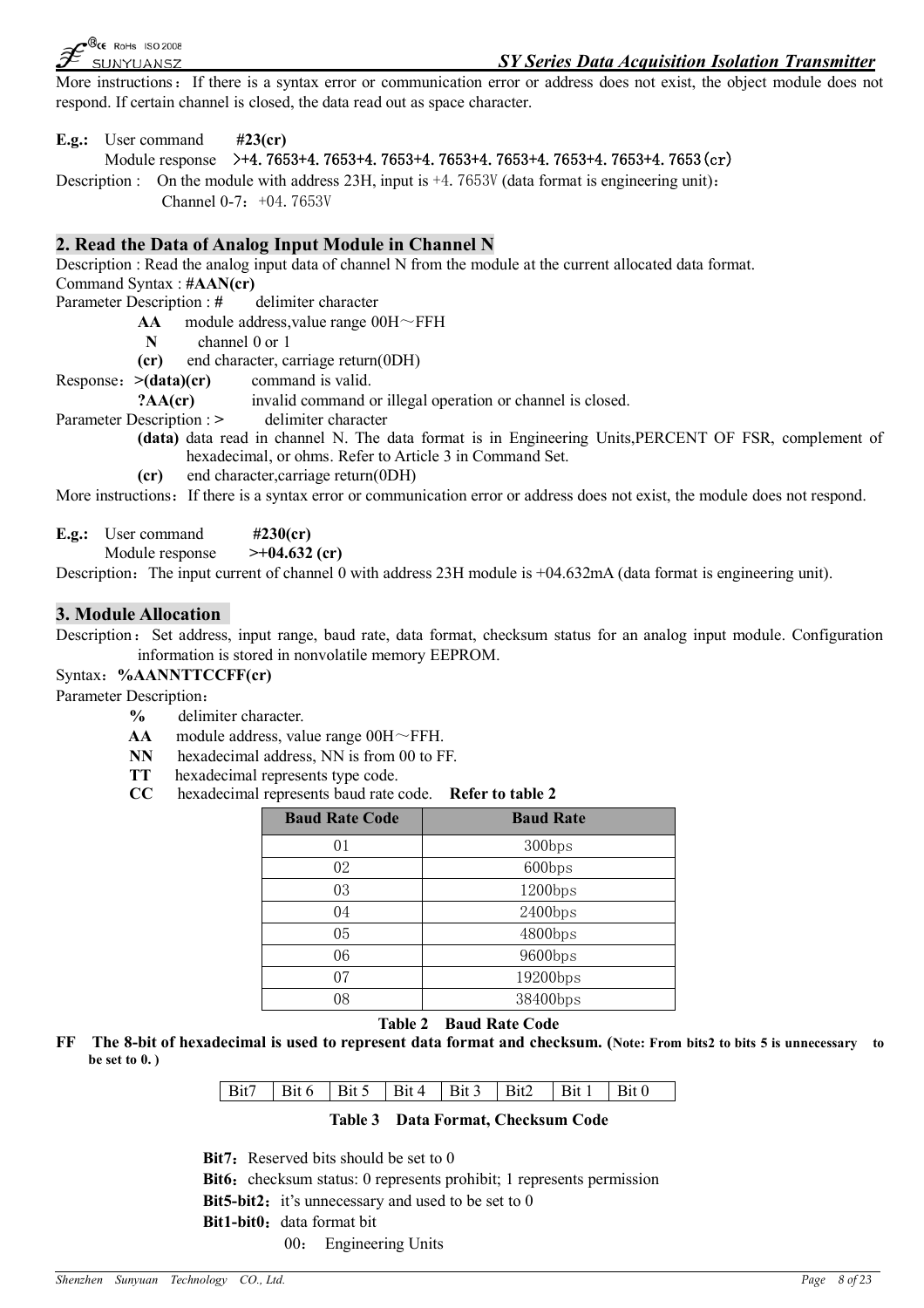$01: %$  % of FSR

10: complement of hexadecimal (Twos complement)

**(cr)** end character, carriage return(0DH).

Response:**!AA(cr)** command is valid.

**?AA(cr)** invalid command or illegal operation, no jumper allocation before baud rate checksum status. Parameter Description: ! delimiter code indicates valid command.

- **?** delimiter code indicates invalid command.
- **AA** indicates input Module address
- **(cr)** end character, carriage return(0DH)

More instructions:

Note 3. If need to reallocate module, user should install jumper to let the module be in default status. Now Module address is 00H,that is AA=00H,NN = new address. Otherwise it will respond error signal.

Note 4. Once the command is executed, the new address will be set as response information and be send back to the host machine by the module after reallocation.

If there is a syntax error or communication error or address does not exist, the module does not respond.

### **E.g.:** User command **%0011000600(cr)**

Module response **!11(cr)**

Description:**%** Delimiter character

- **00** Indicate the analog module original address which user wants to allocate is 00H.
- **11** Indicate the hexadecimal address of the new address is 11H.
- **00** Type code
- **06** Means baud rate 9600 bps
- **00** Indicate data format is engineering unit and the checksum is forbidden.

### **4. Read the Allocation States**

Description: Read the configuration information of the specified module

Command Syntax:**\$AA2(cr)**

Parameter Description:

- **\$** delimiter character
- $AA$  module address, value range  $00H \sim FFH$
- **2** read the configuration status
- **(cr)** end character, carriage return (0DH)
- Response: **!AATTCCFF(cr)** command is valid.

**?AA(cr)** invalid command or illegal operation

Parameter Description :

- **!** delimiter character
- **AA** input module address
- **TT** Type code
- **CC** baud rate code (see table 2 )
- **FF** table 3 for reference
- **(cr)** end character,upper machine enter key(0DH)

More instructions: If there is a syntax error or communication error or address does not exist, the module does not respond.

| E.g.: | User command | \$302(cr) |
|-------|--------------|-----------|
|-------|--------------|-----------|

Module response **!300F0600(cr)**

- Description:**!** delimiter character
	- **30** analog input module address is 30H
	- **00** input type code
	- **06** baud rate 9600 bps.
	- **00** data format is engineering unit and the checksum is forbidden.

### **5. Offset Calibration**

Description: Adjust the zero offset of channel N Command Syntax :**\$AA1N(cr)**

Parameter Description :

- **\$** Delimiter character
- AA Module address, value range 00H $\sim$ FFH
- **1** Offset calibration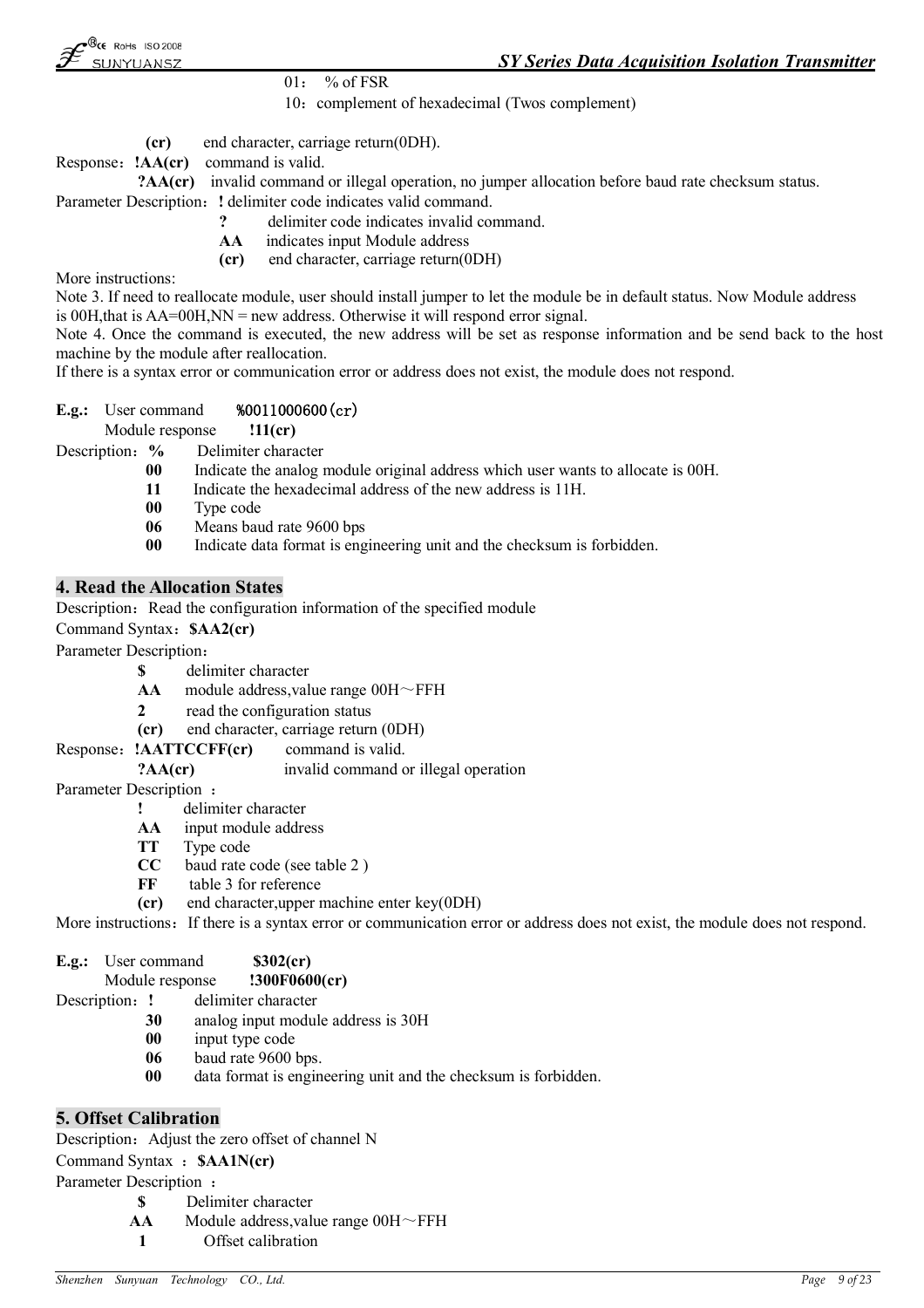**N** Channel code  $0 \sim 7$ 

**(cr)** End character,upper computer enter key(0DH).

Response:**! AA (cr)** command is valid.

- **?AA(cr)** invalid command or illegal operation
- Parameter Description:
	- **!** delimiter code means valid command
	- **?** delimiter code means invalid command
	- **AA** input Module address
	- **(cr)** end character,upper computer enter key(0DH).

More instructions: The product has been calibrated before delivery, and the user can directly use it without calibration. When calibrating an analog input, offset calibration should be done firstly, and then calibrate the gain.

During the calibration, analog input module needs to be connected with the appropriate input signal on the channel which is to be calibrated. Different input range requires different input voltage or current. See the calibration module section for reference.

If there is a command syntax error or communication error or address does not exist, the module does not respond.

**E.g.:** User command **\$2310(cr)**

Module response **!23(cr)**

Description : Offset calibrating channel 0 with address 23H

### **6. Gain Calibration Command**

Description: calibrate the gain of channel N

Command Syntax: **\$AA0N(cr)**

Parameter Description:

- **\$** Delimiter character
- AA Module address, value range 00H~FFH
- **0** Gain calibration command
- **N** Channel code  $0 \sim 7$
- **(cr)** End character,host computer enter key(0DH)
- Response: **!AA(cr)** command is valid.

**?AA(cr)** invalid command or illegal operation

Parameter Description: ! delimiter code means valid command

- **?** delimiter code means invalid command
- **AA** input Module address
- **(cr)** end character, carriage return(0DH)
- More instructions: The product has been calibrated before delivery, and the user can directly use it without calibration. When calibrating an analog input, offset calibration should be done firstly, and then calibrate the gain.During the calibration, analog input module needs to be connected with the appropriate input signal on the channel which as to be calibrated. Different input range requires different input voltage or current. See the calibration module section. If there is a syntax error or communication error or address does not exist, the module does not respond.
- **E.g.:** User command **\$2303(cr)**

Module response **!23(cr)**

Description: gain calibration of channel 3 with address 23H module.

### **7. Read Module Name**

Description: Read module name

Command Syntax:**\$AAM(cr)**

Parameter Description:

- **\$** Delimiter character
- **AA** Module address, value range  $00 \sim FF$
- **M** Read module name
- **(cr)** End character,host machine enter key(0DH)

Response:**!AA(Module Name)(cr)** command is valid.

**?AA(cr)** invalid command or illegal operation

Parameter Description:

- **!** delimiter character:command is valid.
- **?** delimiter character:command is invalid.
- **AA** input Module address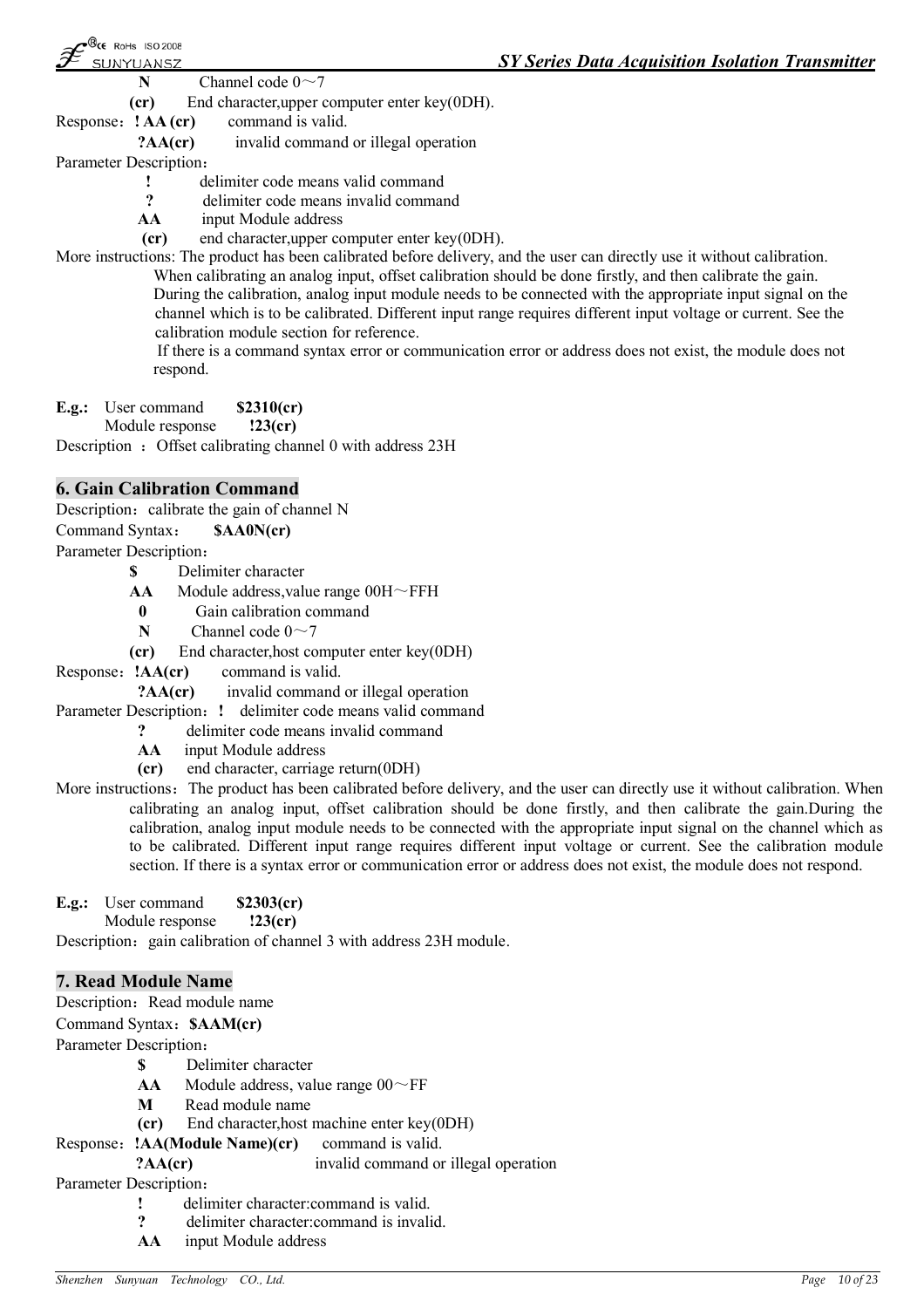B<sub>CE</sub> RoHs ISO 2008 SUNYUANSZ

**(Module Name)** module name could be SYAD08-RJ45 etc. Means the module type user used.

**(cr)** end character, host machine enter key(0DH)

More instructions: If there is a syntax error or communication error or address does not exist, the module does not respond.

**E.g.:** User command **\$08M(cr)** Module response **!08SY AD08-RJ45 (cr)**

Description: The module in address 08H is SY AD08-RJ45.

### **8. Enable or Prohibit Channel Command**

Description: Enable or prohibit the data acquisition channel of the module

Command Syntax :**\$AA5VV(cr)**

Parameter Description :

**\$** Delimiter character

AA Module address, value range:00H~FFH (hexadecimal system)

- **5** The command means enable or prohibit the data acquisition channel of the module **VV** Two bids (hexadecimal number), 7 to 0 bit of the binary expression represents  $7\neg$  0 or
- Two bids (hexadecimal number), 7 to 0 bit of the binary expression represents 7~0 channel.
	- Bit is  $0:$  prohibit the channel

Bit is 1: enabled the channel

**(cr)** end character, host machine enter key(0DH)

Response:**!AA(cr)** command is valid.

**?AA(cr)** invalid command or illegal operation

Parameter Description: ! delimiter character: command is valid.

- **?** delimiter character: command is invalid.
- **AA** input Module address
- **(cr)** end character, host machine enter key (0DH).

More instructions: If there is a syntax error or communication error or address does not exist, the module does not respond.

**E.g.:** User command **\$08537(cr)**

Module response **!08 (cr)**

Description: set object channel value to  $0x37$ .

3 is 0011,represents enable channel 5 and channel 4, prohibit channel 7 and channel 6.

7 is 0011,represents enable channel 2 and channel 1, channel 0, prohibit channel 3.

### **9. Read the Channel States**

Description: Read the channel status command

Command Syntax :**\$AA6(cr)**

Parameter Description:

- **\$** Delimiter character
- **AA** Module address,value range 00H~FFH.
- **6** Read the channel status
- **(cr)** End character, host machine enter key(0DH)
- Response:**!AAVV(cr)** command is valid.

**?AA(cr)** invalid command or illegal operation

Parameter Description :

- **!** delimiter character :command is valid.
- **?** delimiter character: command is invalid.
- **AA** input Module address
- **VV** two 16 bits (hexadecimal), 7 to 0 bit of the binary expression represents 7~0 channel.
	- Bit is  $0:$  prohibit the channel
	- Bit is 1: enabled the channel
- **(cr)** end character,host machine enter key(0DH).

More instructions: If there is a syntax error or communication error or address does not exist, the module does not respond.

**E.g.:** User command **\$186 (cr)** Module response **!18FF(cr)**

Description  $:$  the current channel status is 0xFF.

0xFF is 1111and 1111, means all the channels of the module with address 18H have been enabled.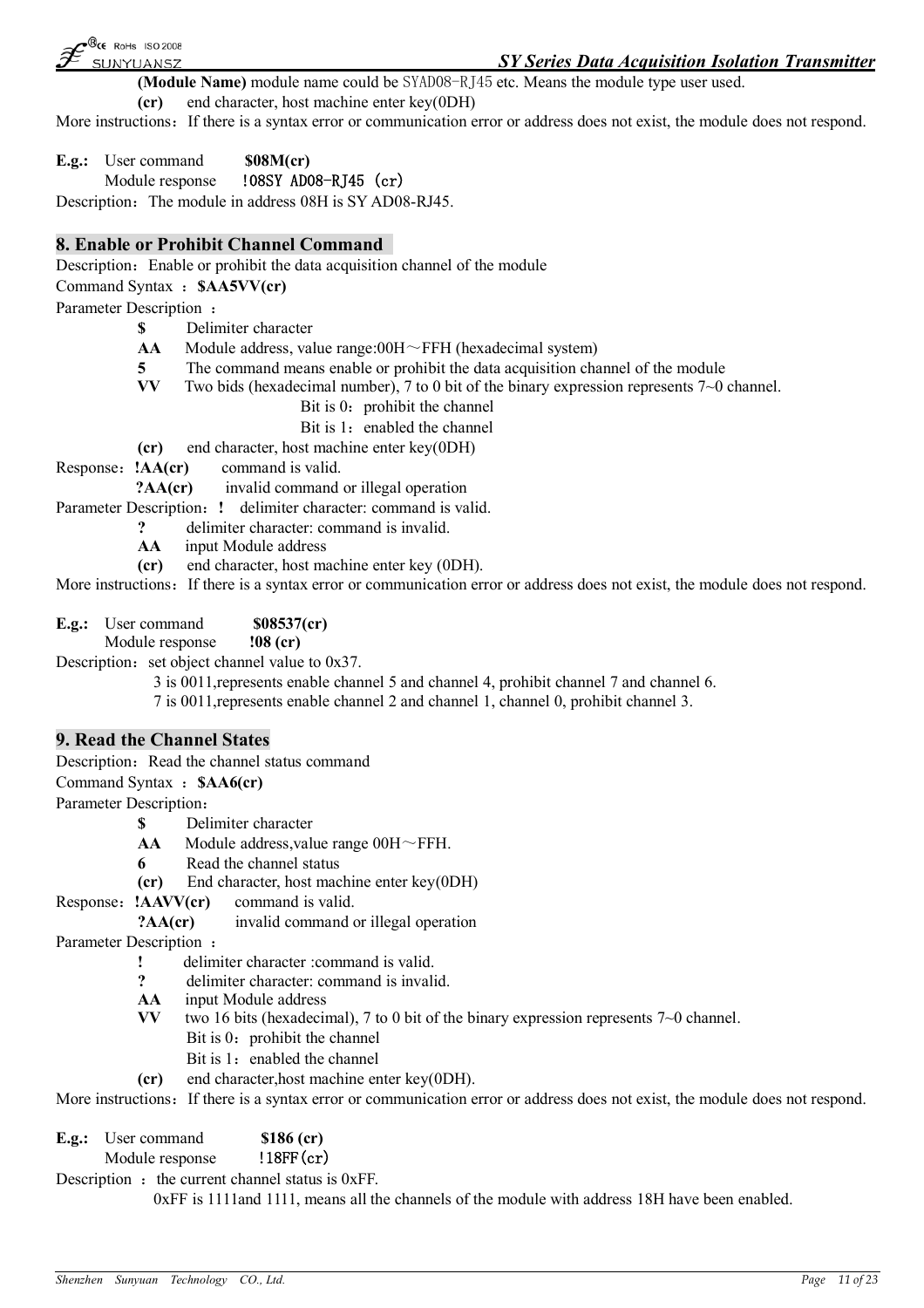### **10. Read Serial Ports Communication Protocol States**

Function: read the communication protocol states of the module.

Command Syntax: **\$AAP(cr)**

Parameter Description:

- **\$** Delimiter character
- **AA** Module address,value range 00H~FFH.
- **P** key words of communication protocol of serial ports
- **(cr)** End character, host machine enter key(0DH)
- Response: **!AAPV(cr)** command is valid.
	- **?AA(cr)** invalid command or illegal operation

Parameter Description :

- **!** delimiter character: command is valid.<br>**?** delimiter character: command is invalid
- **?** delimiter character: command is invalid.
- **AA** target Module address
- **P** key words of communication protocol of serial ports<br>
V Code number of protocol (0 or 1)
- Code number of protocol,  $(0 \text{ or } 1)$ 
	- **0:** Character protocol which defines by command set
	- 1**:** MODBUS RTU Protocol
- **(cr)** end character, host machine enter key(0DH)

More Instructions: If there is a syntax error or communication error or address does not exist, the module does not respond.

**E.g.:** User command **\$00P(cr)**

Module response **!00P1 (cr)**

Description: set the communication protocol to MODBUS Protocol

### **11. Set Serial Ports Communication Protocol**

Function: set the communication protocol to ASCII character communication protocol or MODBUS RTU protocol. Command Syntax: **\$AAPV(cr)**

Parameter Description:

- **\$** Delimiter character
- **AA** Module address,value range 00H~FFH.
- **P** Set communication protocol
- **V** Code number of protocol, (0 or 1)
	- **0:** Character protocol which defines by command set
	- **1:**MODBUS RTU Protocol
- **(cr)** End character, host machine enter key(0DH)
- Response: **!AA(cr)** command is valid.
	- **?AA(cr)** invalid command or illegal operation
- Parameter Description :
	- **!** delimiter character :command is valid.<br>**?** delimiter character :command is invalid
	- **?** delimiter character: command is invalid.
	- **AA** input Module address
	- **(cr)** end character, host machine enter key(0DH)

More Instructions: If there is a syntax error or communication error or address does not exist, the module does not respond. The command for setting communication protocol is valid must be in the allocation status.

- **E.g.:** User command **\$00P1(cr)**
- Module response **!00 (cr)**

Description: set the communication protocol to MODBUS Protocol

E.g.: User command **\$00P0(cr)** Module response **!00 (cr)**

Description: set the communication protocol to character protocol which defines by command set.

### **12. Read the Network Port Number**

Function: read port number of the Ethernet interface.

Command Syntax: **\$AAW(cr)**

Parameter Description:

- **\$** Delimiter character
- **AA** Target module address,value range 00H~FFH (hexadecimal).
- **W** Key words of network port numbers.
- **(cr)** End character, host machine enter key(0DH)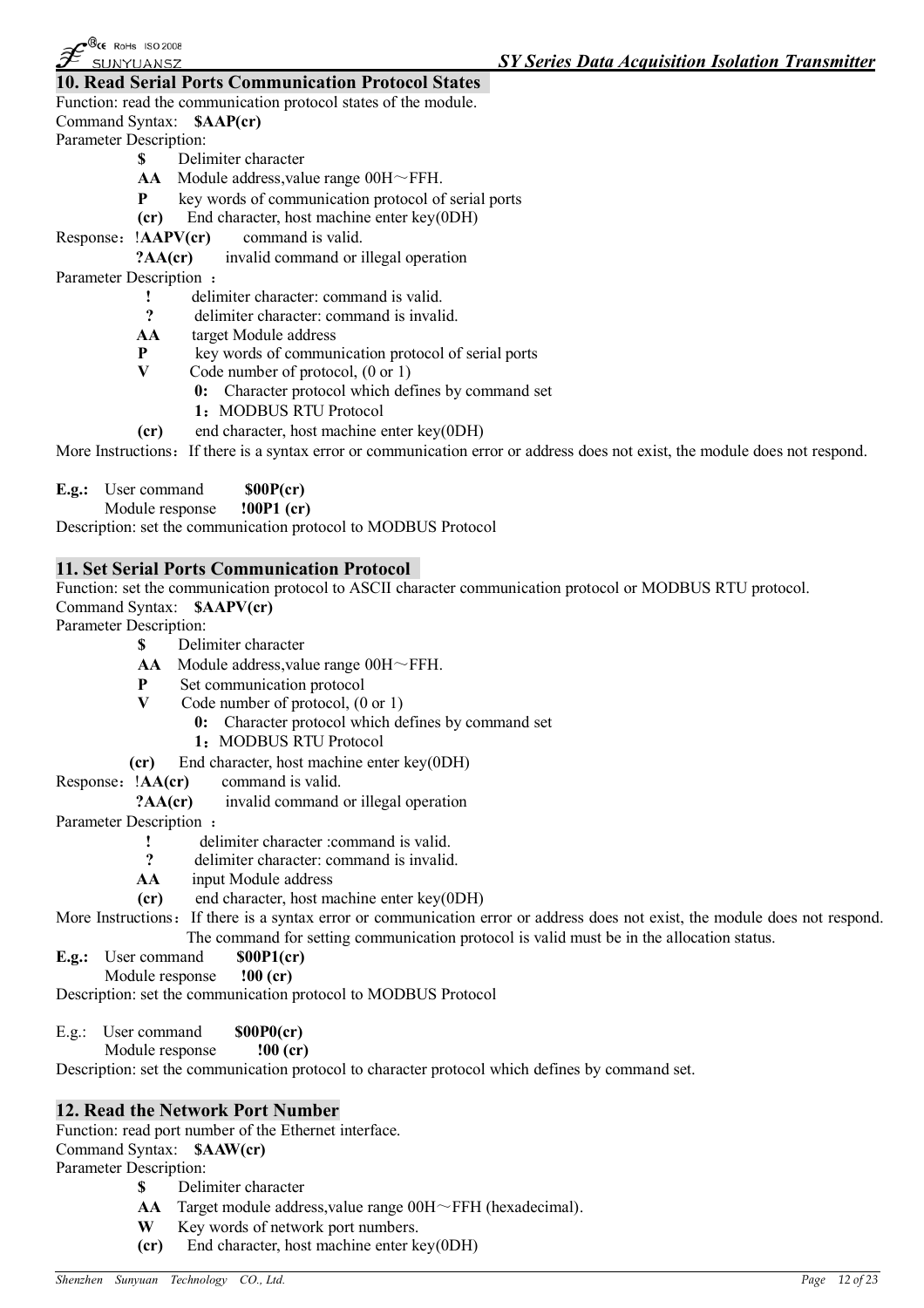| $\bullet$ <sup>®</sup> $\epsilon$ RoHs ISO 2008<br>$\widehat{\mathscr{F}}$<br>SUNYUANSZ |                     |                                          | <b>SY Series Data Acquisition Isolation Transmitter</b> |
|-----------------------------------------------------------------------------------------|---------------------|------------------------------------------|---------------------------------------------------------|
| Response: !AAxxxx(cr)                                                                   |                     | command is valid.                        |                                                         |
|                                                                                         | $?AA$ (cr)          | invalid command or illegal operation     |                                                         |
| Parameter Description :                                                                 |                     |                                          |                                                         |
|                                                                                         |                     | delimiter character : command is valid.  |                                                         |
|                                                                                         | $\boldsymbol{\eta}$ | delimiter character: command is invalid. |                                                         |

- AA target module address.<br>W Key words of network por
- Key words of network port numbers.
- **xxxx** represents 16-bit digit with hexadecimal format.
- **(cr)** end character, host machine enter key(0DH)

More Instructions: If there is a syntax error or communication error or address does not exist, the module does not respond.

- **E.g.:** User command **\$00W(cr)** 
	- Module response **!00W0050(cr)**

Description: the port number of current network port is 0x50, that is 80.

### **13. Set the Network Port Number**

Function: set port number of the Ethernet interface.

Command Syntax: **\$AAWxxxx(cr)**

Parameter Description:

- **\$** Delimiter character
- **AA** Target module address,value range 00H~FFH (hexadecimal).
- **W** Key words of network port numbers.
- **xxxx** Represents 16-bit digit with hexadecimal format.
- **(cr)** End character, host machine enter key(0DH)
- Response: **!AA(cr)** command is valid.
	- **?AA(cr)** invalid command or illegal operation
- Parameter Description:
	- **!** delimiter character :command is valid.<br>**?** delimiter character :command is invalid
	- **?** delimiter character: command is invalid.
	- **AA** target module address
	- **(cr)** end character, host machine enter key(0DH)

More Instructions: If there is a syntax error or communication error or address does not exist, the module does not respond.

### **E.g.**: User command **\$00W0050(cr)**

Module response **!00(cr)**

Description: set the port number of current network port to 0x50, that is 80.

### **14. Read the Network IP Address**

Function: read network IP address of the module.

Command Syntax: **\$AAD(cr)**

Parameter Description:

- **\$** Delimiter character
- **AA** Module address,value range 00H~FFH.
- **D** Key words of network IP
- **(cr)** End character, host machine enter key(0DH)

### Response: **!AAD:xx-yy-zz-nn(cr)** command is valid.

**?AA(cr)** invalid command or illegal operation

Parameter Description:

- **!** delimiter character: command is valid.<br> **2** delimiter character: command is invalid
- **?** delimiter character: command is invalid.
- **:** delimiter character
- delimiter character
- **AA** target Module address
- **D** key words of network IP
- **:** delimiter character
- **xx** represent the 31st-24th order digits of the IP address (two hexadecimal digits ).
- **yy** represent the 23rd-16th order digits of the IP address (two hexadecimal digits ).
- **zz** represent the 15th-8th order digits of the IP address (two hexadecimal digits ).
- **nn** represent the 7thrd-0 order digits of the IP address (two hexadecimal digits ).
- **(cr)** end character, host machine enter key(0DH).

More Instructions: If there is a syntax error or communication error or address does not exist, the module does not respond.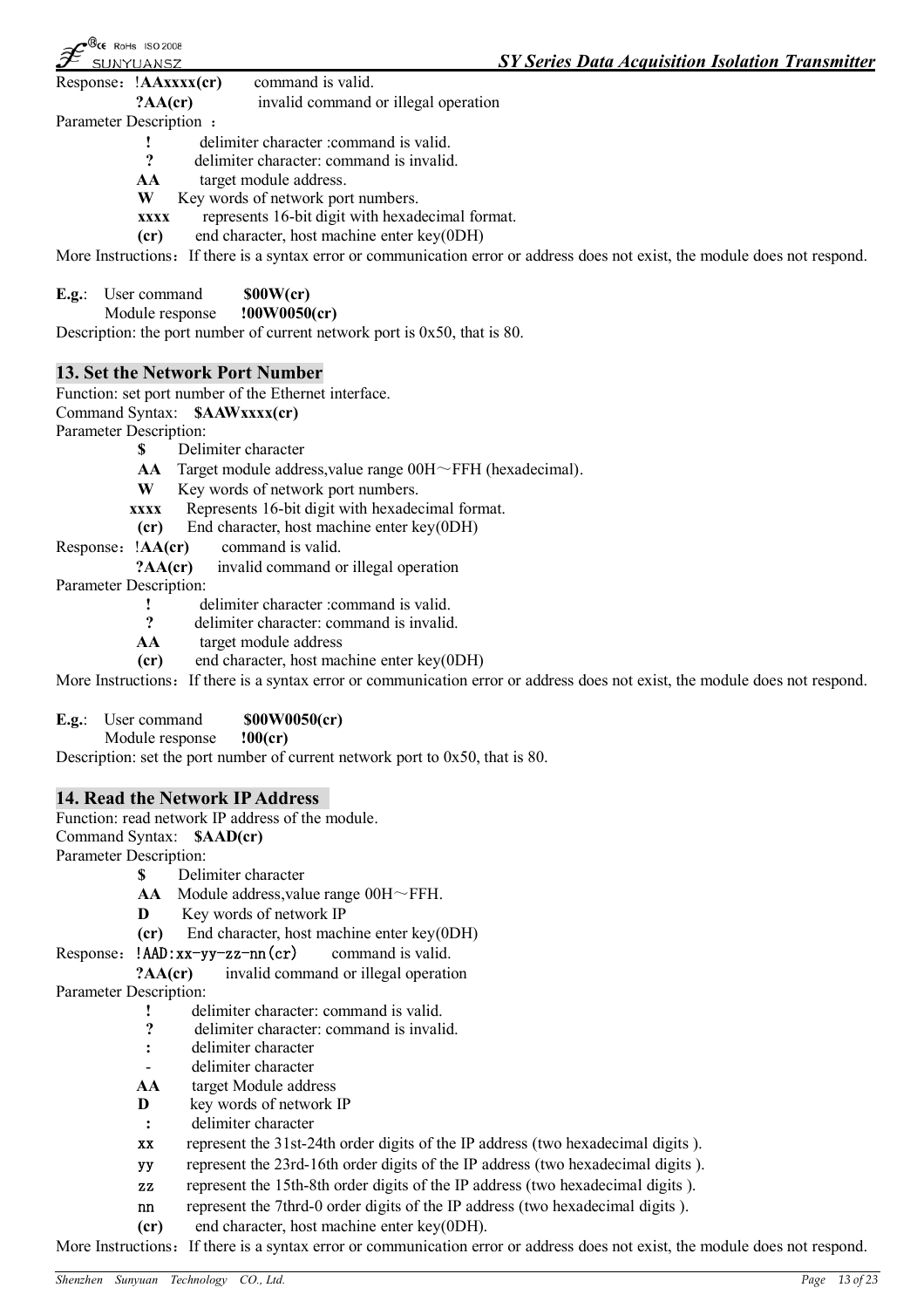**E.g.:** User command **\$00D(cr)**

Module response **!00D: C0-A8-00-50 (cr)**

Description: the IP address of current module is 0xC0A80050, that is 192.168.0.80.

### **15. Set the Network IP Address**

Function: set network IP address of the module. Command Syntax: **\$AAD:xx-yy-zz-nn(cr)**

Parameter Description:

- **\$** Delimiter character
- **:** delimiter character
- delimiter character
- **AA** Module address, value range 00H~FFH.
- **D** Key words of network IP.
- **xx** represent the 31st-24th order digits of the IP address (two hexadecimal digits ).
- **yy** represent the 23rd-16th order digits of the IP address (two hexadecimal digits ).
- **zz** represent the 15th-8th order digits of the IP address (two hexadecimal digits ).
- **nn** represent the 7thrd-0 order digits of the IP address (two hexadecimal digits ).
- **(cr)** End character, host machine enter key(0DH)
- Response:**!AA(cr)** command is valid.

**?AA(cr)** invalid command or illegal operation

Parameter Description:

- **!** delimiter character: command is valid.<br> **P** delimiter character: command is invalid
- **?** delimiter character: command is invalid.
- **(cr)** end character, host machine enter key(0DH)

More Instructions: If there is a syntax error or communication error or address does not exist, the module does not respond.

- **E.g.:** User command **\$18W(cr)**
	- Module response **!180050(cr)**

Description: set the IP address of current module to 0xC0A80050, that is 192.168.0.80.

### **Input Range and Data Format**

There are 4 types of output data format are used in analog input module:

- 00: Engineering Units
- $01:$  % of FSR
- 10: Complement hexadecimal
- 11: Ohms (only in thermocouple)

| Input range  | Data format                  | $Span +$  | <b>Zero</b>  | Span-     | Res.               |
|--------------|------------------------------|-----------|--------------|-----------|--------------------|
|              | <b>Engineering Unit</b>      | $+1.0000$ | ±0.0000      | $-1.0000$ | 0.1 <sub>u</sub> A |
| $A1: 0-1mA$  | % of FSR                     | $+100.00$ | ±000.00      | $-100.00$ | 0.01%              |
| A5: $0-1mA$  | complement of<br>hexadecimal | 7FFFFF    | 000000       | 800000    | 1LSB               |
|              |                              |           |              |           |                    |
|              | Engineering Unit             | $+10.000$ | $\pm 00.000$ | $-10.000$ | 1uA                |
| $A2: 0-10mA$ | % of FSR                     | $+100.00$ | ±000.00      | $-100.00$ | 0.01%              |
| A6: $0=10mA$ | complement of<br>hexadecimal | 7FFFFF    | 000000       | 800000    | 1LSB               |
|              |                              |           |              |           |                    |
| $A3: 0-20mA$ | <b>Engineering Unit</b>      | $+20.000$ | $\pm 00.000$ | $-20.000$ | 1uA                |
| $A4: 4-20mA$ | $%$ of FSR                   | $+100.00$ | ±000.00      | $-100.00$ | 0.01%              |
| $A7: 0=20mA$ | complement of<br>hexadecimal | 7FFFFF    | 000000       | 800000    | 1LSB               |
|              |                              |           |              |           |                    |
|              | <b>Engineering Unit</b>      | $+5.0000$ | $\pm 0.0000$ | $-5.0000$ | $0.1$ m $V$        |
| $U1: 0-5V$   | % of FSR                     | $+100.00$ | $\pm 000.00$ | $-100.00$ | 0.01%              |
| $U5: 0-15V$  | complement of<br>hexadecimal | 7FFFFF    | 000000       | 800000    | 1LSB               |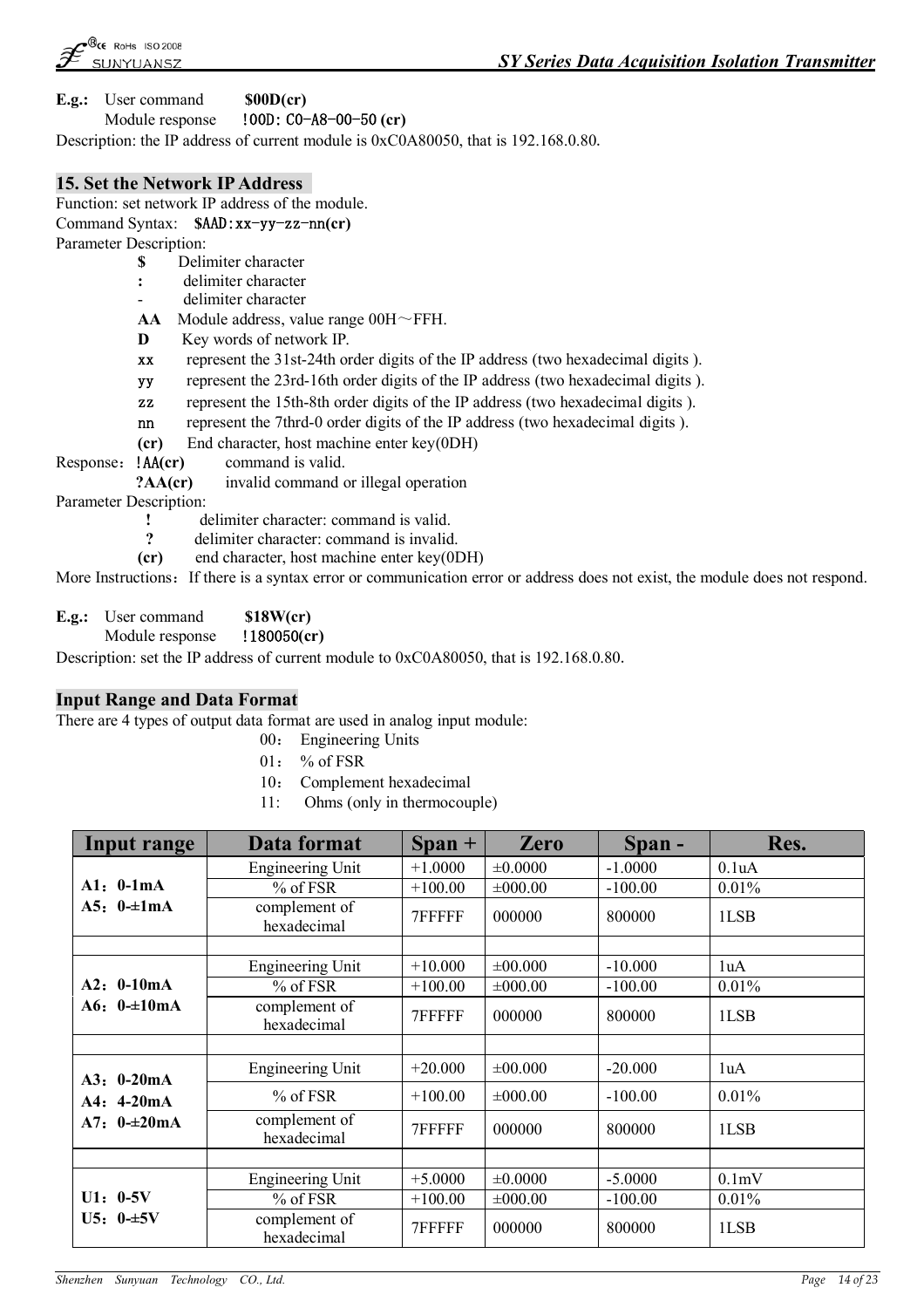|  | $\mathcal{F}^{\tiny{\textcircled{\tiny{R}}}}$ slinyliansz |  |
|--|-----------------------------------------------------------|--|
|  |                                                           |  |

### **JNYUANSZ**

## *SY Series Data Acquisition Isolation Transmitter*

|                   | <b>Engineering Unit</b>         | $+10.000$ | $\pm 00.000$ | $-10.000$ | 1mV    |
|-------------------|---------------------------------|-----------|--------------|-----------|--------|
| $U2: 0-10V$       | $\overline{\frac{9}{6}}$ of FSR | $+100.00$ | ±000.00      | $-100.00$ | 0.01%  |
| $U6: 0=10V$       | Complement of<br>hexadecimal    | 7FFFFF    | 000000       | 800000    | 1LSB   |
|                   |                                 |           |              |           |        |
|                   | <b>Engineering Unit</b>         | $+75.000$ | ±00.000      | $-75.000$ | 1uV    |
| $U3: 0-75mV$      | % of FSR                        | $+100.00$ | ±000.00      | $-100.00$ | 0.01%  |
|                   | complement of<br>hexadecimal    | 7FFFFF    | 000000       | 800000    | 1LSB   |
|                   |                                 |           |              |           |        |
|                   | <b>Engineering Unit</b>         | $+2.5000$ | ±0.0000      | $-2.5000$ | 0.1mV  |
| $U4: 0-2.5V$      | $%$ of FSR                      | $+100.00$ | ±000.00      | $-100.00$ | 0.01%  |
|                   | complement of<br>hexadecimal    | 7FFFFF    | 000000       | 800000    | 1LSB   |
|                   |                                 |           |              |           |        |
|                   | <b>Engineering Unit</b>         | $+100.00$ | $\pm 000.00$ | $-100.00$ | 0.01mV |
| $U7: 0-100mV$     | % of FSR                        | $+100.00$ | $\pm 000.00$ | $-100.00$ | 0.01%  |
|                   | complement of<br>hexadecimal    | 7FFFFF    | 000000       | 800000    | 1LSB   |
|                   |                                 |           |              |           |        |
|                   | <b>Engineering Unit</b>         | $+100.00$ | $\pm 000.00$ | $-100.00$ | 0.01%  |
| A8: customized    | % of FSR                        | $+100.00$ | ±000.00      | $-100.00$ | 0.01%  |
| U8:<br>customized | complement of<br>hexadecimal    | 7FFFFF    | 000000       | 800000    | 1LSB   |

**Table 4** Input Range and Data Format

### **Application Cases**

| 1. input range is $4\sim 20$ mA, input is 4 mA: |                 |                     |
|-------------------------------------------------|-----------------|---------------------|
| user command                                    | $#01$ (cr)      |                     |
| Engineering Unit                                | Module response | $\geq +04.000$ (cr) |
| $%$ of FSR                                      | Module response | $\geq +020.00$ (cr) |
| complement of hexadecimal                       | Module response | >199999(cr)         |
| $2$ Input range is $\pm 10V$ output is $25V$    |                 |                     |

2. Input range is  $\pm 10V$ , output is 2.5V

| $. 7.5$ $. 0.00$ $. 0.00$ $. 0.00$ $. 0.00$ |                 |                     |
|---------------------------------------------|-----------------|---------------------|
| user command                                |                 | $\#01$ (cr)         |
| Engineering Unit                            | Module response | $\geq +02.500$ (cr) |
| $%$ of FSR                                  | Module response | $\geq +025.00$ (cr) |
| complement of hexadecimal                   | Module response | $>1$ FFFFF $(cr)$   |

3. Conversion relation between hexadecimal data and analog

When the input of module is current/voltage. The conversion formula is as following. **X/7FFFFF=Xin/Xf**

Instructions: X: represents the corresponding hexadecimal data of the analog.

Xin: represents the analog signal the channel input.

Xf: represents the analog of the scale span of product, like, 20mA.

4. The input type is voltage value, Xin is the voltage input Vin, Xf is full span voltage input.

5. If the input is negative voltage/current, read the value, get its reverse plus one, then use the formula above to calculate according analog value.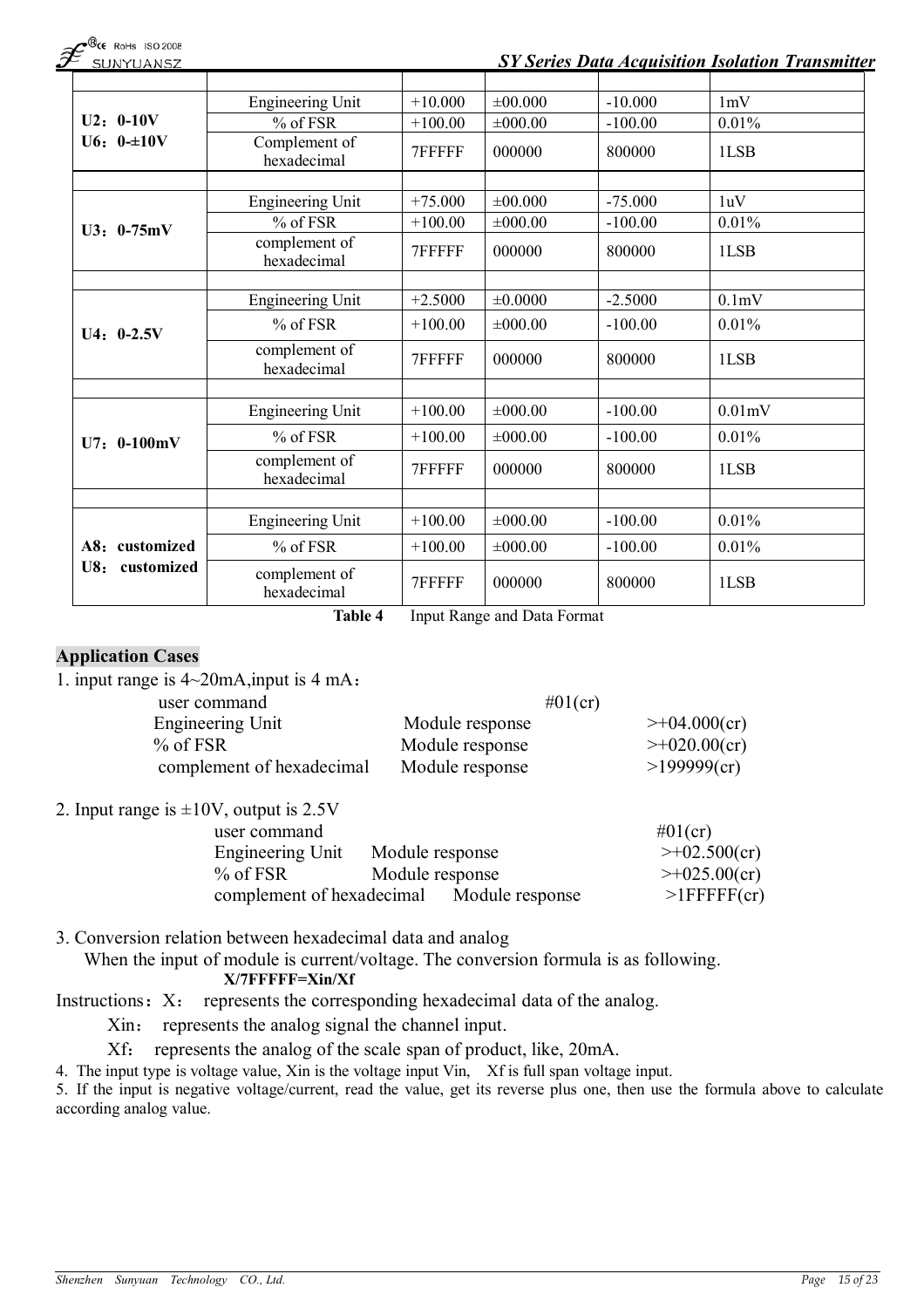# **Chapter III MODBUS RTU Protocol**

### **Introduction**

MODBUS protocol defines the information structure which could be identified and used by controller. When communicating on the MODBUS network, the protocol allows each controller to know its own device address, and identify the data addressing to it, then decide the effective type and take out data contained in the information. The controller can also organize the response information and use the MODBUS protocol to send out this information.

The controller takes use of master-subordinate technique. That means, only one device (the master) can initiate transmission (the query), and other devices (subordinate ones) respond according to data queried by the master device. A typical master device: host and programmable instrument. Typical subordinate device: programmable controllers.

Master device can communicate with one subordinate device, but also communicate with all subordinate devices by broadcast. For the former situation, the device will respond one message; for the latter, the device will not respond. MODBUS protocol establishes a master query format: device (or broadcast) address, function code, all the data to be sent, and an error detection field.

Response message of subordinate device is also constituted by the MODBUS protocol, including the domain to be act, any data to be returned, and an error detection field. If a error occurred during message reception, or the subordinate device can not perform its command, the subordinate device will create an error message and sent it out as a response MODBUS transmission: ASCII and RTU

Communication in ASCII mode, each 8-byte in a message is sent as two ASCII character. It uses the LRC error detection, the advantage of which is that the interval of sending the character is only 1s without error; while in RTU mode, every 8 bit byte contains two 4 bit of hexadecimal characters. It uses the CRC error detection, and the advantage is at the same baud rate, it can transmit more data than ASCII.

About ASCII mode and RTU data format, more information can be found in the relevant MODBUS communication protocol:

|             | <b>ASCII Mode</b>                                                                                                                                                                                         | <b>RTU Mode</b>                                                                                                                                                                                                                                            |
|-------------|-----------------------------------------------------------------------------------------------------------------------------------------------------------------------------------------------------------|------------------------------------------------------------------------------------------------------------------------------------------------------------------------------------------------------------------------------------------------------------|
| Code system | hexadecimal, ASCII character $0 \sim 9$ ,                                                                                                                                                                 | 8 bit binary system, hexadecimal0~9, A~F<br>$\blacksquare$                                                                                                                                                                                                 |
|             | $A \sim F$                                                                                                                                                                                                | Every 8 bit consists of one or two hexadecimal<br>$\blacksquare$                                                                                                                                                                                           |
|             | every ASCII byte consists of one<br>hexadecimal character                                                                                                                                                 | character                                                                                                                                                                                                                                                  |
| Data bit    | 1 start bit<br>$\blacksquare$                                                                                                                                                                             | 1 start bit<br>$\blacksquare$                                                                                                                                                                                                                              |
|             | 7 data bits, the smallest significance bit<br>significance bit sent firstly<br>1 parity check bit, none if there is no<br>calibration<br>1 stop bit (with calibration), 2 Bits (without<br>$\blacksquare$ | 8 data bits, the smallest significance bit significance<br>$\blacksquare$<br>bit sent firstly<br>1 parity check bit, none if there is no calibration<br>$\blacksquare$<br>1 stop bit (with calibration), 2 Bits (without<br>$\blacksquare$<br>calibration) |
|             | calibration)                                                                                                                                                                                              |                                                                                                                                                                                                                                                            |
| Error       | LRC(Longitudinal rigmarole check)                                                                                                                                                                         | CRC(circulate rigmarole check)<br>٠                                                                                                                                                                                                                        |
| detection   |                                                                                                                                                                                                           |                                                                                                                                                                                                                                                            |

**Note: The module only supports MODBUS RTU transmission, not support MODBUS ASCII transmission.**

### **1. Set MODBUS RTU Mode**

The device use ASCII command set as default protocol. To use MODBUS RTU, follow these steps to set:

- 1. Short circuit CONFIG (the  $3<sup>rd</sup>$  pin) and GND (the  $4<sup>th</sup>$  pin)
- 2. Correctly link Power and other interface cables
- 3. Switch on power supply, module is in default state automatically, communication address is **00**, baud rate is **9600**.
- 4. The module is to complete initialization, about 1 minutes
- 5. Send command **\$00P1(cr)**(00 represents corresponding module address,check set communication protocol for reference to set other protocols ), check response, if it is **!00(cr)**, set correctly.
- 6. Switch off power supply, cut off the connecting between CONFIG and GND
- 7. Module has been set to MODBUS RTU protocol

### **2.Data Format under MODBUS RTU**

#### Host Machine Inquiry

Host query message specifies the start address of the register to be read and the quantity of registers. The start address of the register addressing is 0000. Checking format is as following:

| Slave   | unction: | <b>Starting</b> | Starting      | N <sub>0</sub><br>of Points | of Points<br>NO. | Error      |
|---------|----------|-----------------|---------------|-----------------------------|------------------|------------|
| Address |          | Address Hi      | Address<br>LO | Hi                          | LU               | Check(CRC) |
| 01      |          | $00\,$          | $00\,$        | 00                          | 08               | 0C<br>44   |

E.g.:Host send query information Tx: 01 03 00 00 00 08 44 0C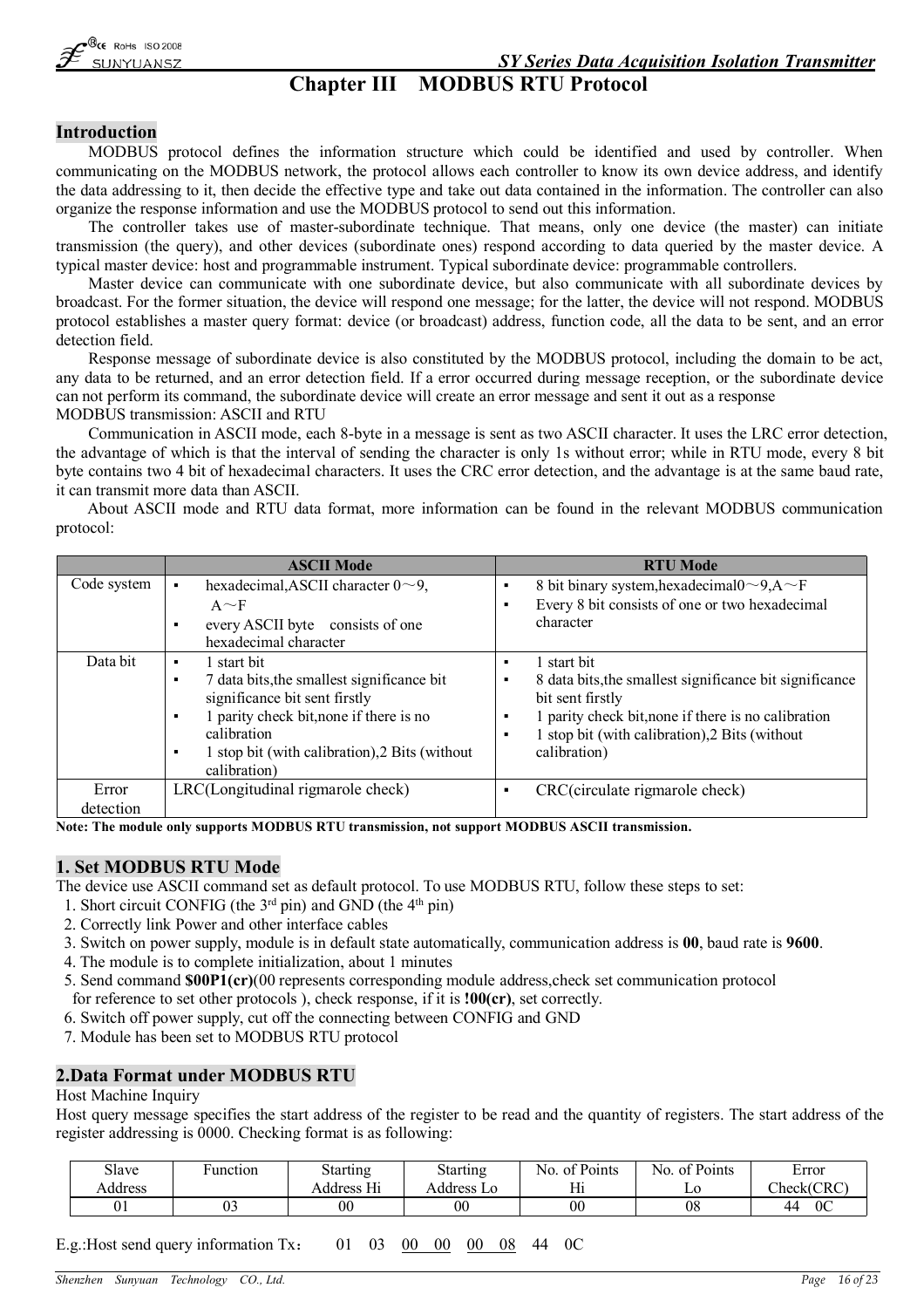

 device address function code 00 the start address of register addressing 08 quantity of register 0C CRC check code

### **3. Subordinate Device Response**

Register data in the response information of subordinate device corresponds to the two bytes of each register; the first data byte is high, the second is the low data. Response format is as following:

| Slave   | unction <sup>.</sup> | Bvte  | Data        | Data         | Data        | Data                                   | $\cdots\cdots\cdots$ | Data         | Error      |
|---------|----------------------|-------|-------------|--------------|-------------|----------------------------------------|----------------------|--------------|------------|
| Address |                      | ∠ount | Hi(Register | Lo(Register) | Hi(Register | $\text{LO}(\text{Register}^{\dagger})$ |                      | Lo(Register) | Check(CRC) |
|         |                      |       | 40001       | 40001)       | 40002)      | 40002)                                 |                      | 40008)       |            |
| UΙ      | 03                   | 10    | 19          | gg           | $00\,$      | $00\,$                                 |                      | 02           | 68<br>9Ε   |

E.g.: Subordinate device response information Rx:01 03 10 19 99 00 00 00 00 00 00 00 00 00 04 00 00 00 00 87 69

01 device address

03 function code

10 the quantity of bytes

19 99 the first register data

00 00 the second register data

▪ ▪

87 69 CRC check code

The below picture is the register information checked by MODSCAN software and its instruction

| $-$ LodScal                                                                                                                                                                   | Instructions:                                                                                                                                                                       |
|-------------------------------------------------------------------------------------------------------------------------------------------------------------------------------|-------------------------------------------------------------------------------------------------------------------------------------------------------------------------------------|
| Device Id:<br>Number of Polls: 39<br>0001<br>Address:<br><b>MODBUS Point Type</b><br><b>Valid Slave Responses: 39</b><br>03: HOLDING REGISTER<br>Length:<br><b>Reset Ctrs</b> | Address is the start address of the register<br>Device ID is module address<br>Length is the number of registers been read<br>MODBUS Point Type : MODBUS function type<br>selection |
| $\langle$ 07FFH><br>$ 40001\rangle$<br>40002: <0333H>                                                                                                                         | 40001: corresponds to register data, analog input<br>value of channel 0<br>40002: corresponds to register data, analog input<br>value of channel 1                                  |

### **4. Instructions of Register**

| <b>Address 4X</b> | Data                  | R/W        | <b>Description</b>                                      |
|-------------------|-----------------------|------------|---------------------------------------------------------|
| 40001             | IN <sub>0</sub>       | Read only  | Measured Value of Channel 0                             |
| 40002             | IN1                   | Read only  | Measured Value of Channel 1                             |
| 40211             | Module Name           | Read only  | Higher bits: $0x40$ Lower bits: $0x21$                  |
| 40221             | <b>Channel Status</b> | Read/Write | Higher bits: $0x00$ Lower bits: Channel Status $(0x03)$ |

**Form 5** MODBUS RTU Register Instructions

### **Chapter IV Modbus TCP Communication Protocol**

### **Introduction**

Modbus TCP Protocol is another version of Modbus protocol, which is developed in 1999 to allow internet users to access to Ethernet equipments. Modbust TCP Protocol is open, easy to learn and understand, so it become one the worl leading industrial Ethernet Protocols at present.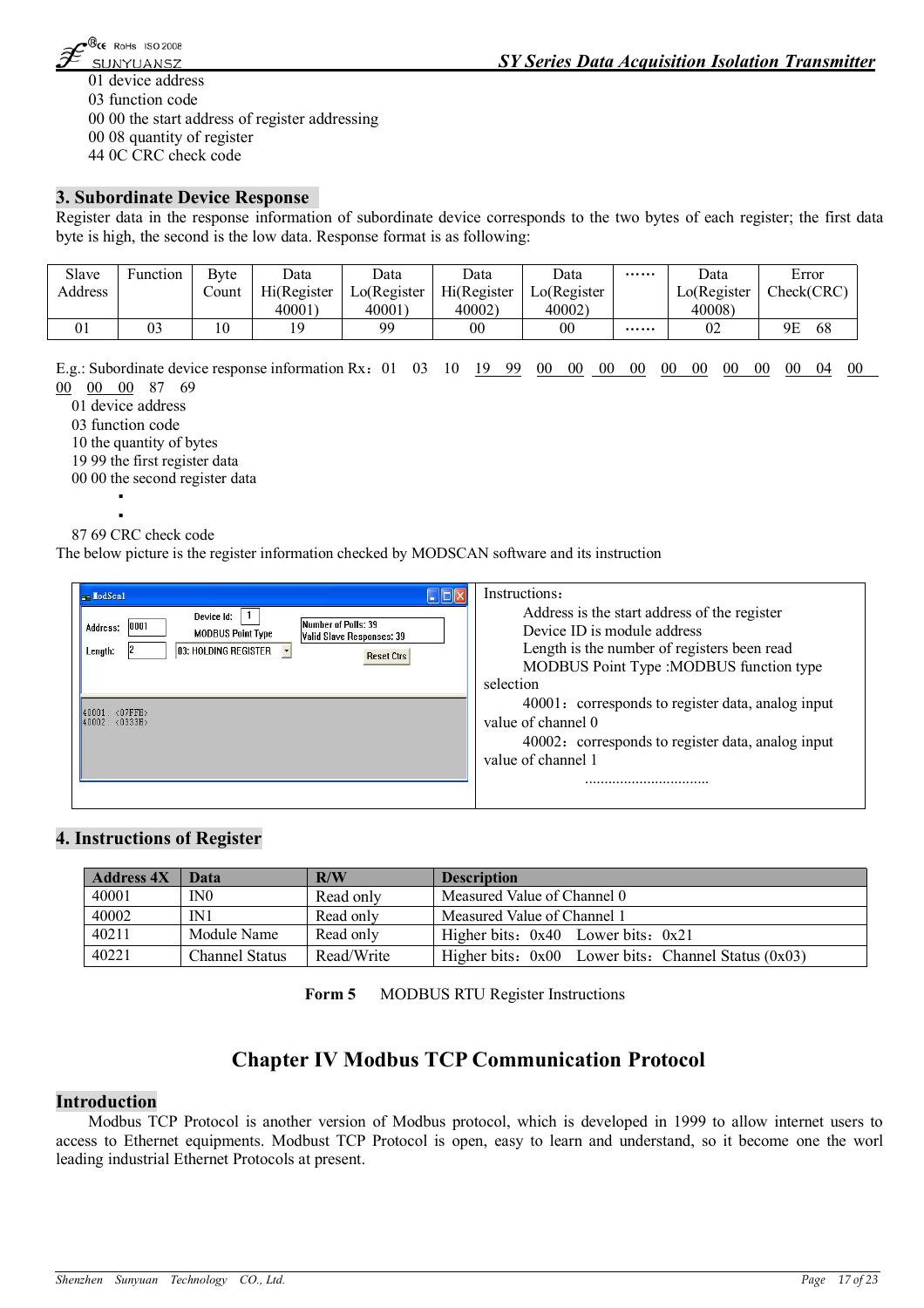

**Fig.8** Industrial Ethernet Equipments Network

The protocol defines a message structure which can be recognized by the controller regardless of the network used in communication. It describes the process for controllers' request to access to other equipments,such as, response to the request of other equipments,how to detect errors and record them.It formulates the message domain format and the universal format of contents.

In Modbus network communication, the protocol decides that every controller must know its equipments address,recognize the message sent based on address and decide taking what kinds of actions.If response required,the controller will generate feedback information and send through Modbus Protocol. In other network,the messages with Modbus Protocol are converted into frame or package structures used in that network. The conversion also diversifies the methods to solve the problems on bit address,routing path and error detection.

### **1. Modbus TCP Mode**

| <b>MBAP</b> Header | Function<br>Code | Data<br><b>Juantity</b> | Data 1 | . | Data n |
|--------------------|------------------|-------------------------|--------|---|--------|
|--------------------|------------------|-------------------------|--------|---|--------|

Protocol Head Functional Domain Data Domain

Frame Alignment: In Modbus TCP mode,the address of a module is determined by the IP address,so there is no longer has address domain contents.And TCP network is the reliable data transmission network, so there is no longer has calibration data. But because the inconformity of the arriving order between the data from IP network and the data expected, a data serial number is added. And the Modbus TCP carries the Modbus protocol, so an address domain is added in the leading data.

MBAP Header and Protocol Head include the domains below:

| Domain          | Length  | <b>Description</b> | <b>Client Server</b>  | <b>Server</b>           |
|-----------------|---------|--------------------|-----------------------|-------------------------|
| Transaction     |         | <b>MODBUS</b>      |                       | Server re-copy from the |
| Elements        | 2 bytes | request/           | Client server startup | request it received     |
| Identifier      |         | response code      |                       |                         |
| Protocol        |         | 0=MODBUS           |                       | Server re-copy from the |
| Identifier      | 2 bytes | Protocol           | Client server startup | request it received     |
|                 |         | The quantity of    | Client server         | Server                  |
| Length          | 2 bytes | the bytes below    | startup(request)      | (Response) startup      |
| Unit Identifier |         | Serial link        |                       | Server re-copy from the |
|                 | 1 byte  | identifier         | Client server startup | request it received     |

### Header format has 7 bytes.

Transaction Process Identifier: used for affairs process and match operation. In response, Modbus server copies transaction process identifier of request.

Protocol Identifier: used in multiple channels in the system. Identify the Modbus protocol.

Length: length domain is the byte count of next domain, which includes unit identifiers and the data domain.

Unit Identifier:the route of the system uses the domain. Achieve the connection between MODBUS/MODBUS and sub-webs of serail links through the gateway between Ethernet TCP-IP network and MODBUS serial links. MODBUS client machine sets the domain in request, the server must use the same value to return to this domain in response.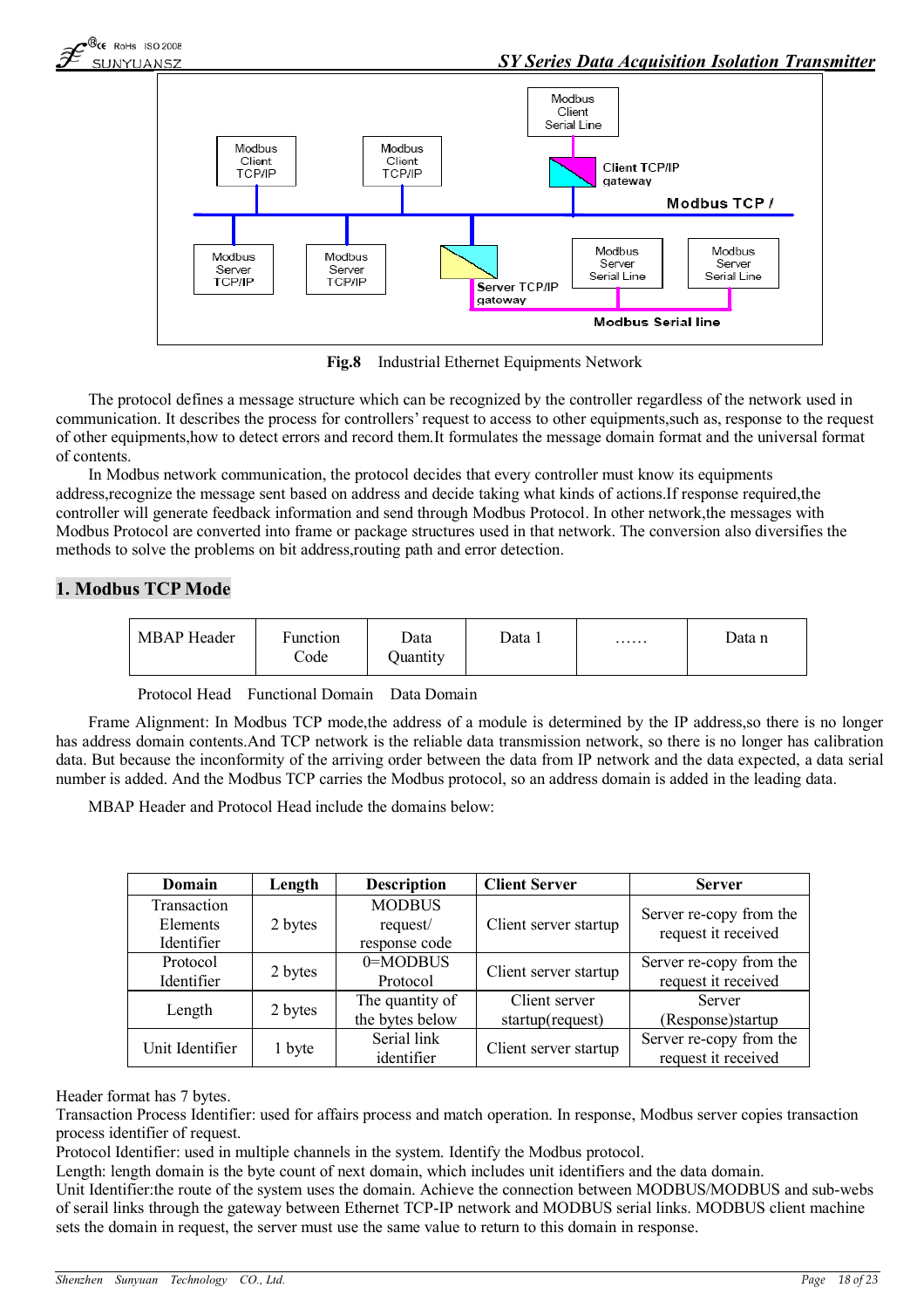

### **2. SY Support Commands**

At present, all the Ethernet Data Acquisition Modules for SUNYUAN support MODBUS TCP Protocol. The function codes (hexadecimal) supported mainly include:

- 03 Read holding register
- 04 Read input register
- 06 Set single holding register
- 10 Set multiple holding register
- 41 SY customized command

### **3. Command and Address Mapping Table**

### **(1) Read Holding Register**

Function Code: 03

Instruction:Read holding register value

Data Explanation: the contents read:16-bit integers or signs.

| <b>Address</b> | <b>Description</b>             | <b>Explanation</b>                |
|----------------|--------------------------------|-----------------------------------|
|                | Zero channel zero calibration  | Hexadecimal Format (valid for low |
| 40000-40001    | coefficient                    | $24-bit)$                         |
|                | The first channel zero         | Hexadecimal Format (valid for low |
| 40002-40003    | calibration coefficient        | $24-bit)$                         |
|                | The second channel zero        | Hexadecimal Format (valid for low |
| 40004-40005    | calibration coefficient        | $24-bit)$                         |
|                | The third channel zero         | Hexadecimal Format (valid for low |
| 40006-40007    | calibration coefficient        | $24-bit)$                         |
|                | The fourth channel zero        | Hexadecimal Format (valid for low |
| 40008-40009    | calibration coefficient        |                                   |
|                |                                | $24-bit)$                         |
| 40010-40011    | The fifth channel zero         | Hexadecimal Format (valid for low |
|                | calibration coefficient        | $24-bit)$                         |
| 40012-40013    | The sixth channel zero         | Hexadecimal Format (valid for low |
|                | calibration coefficient        | $24-bit)$                         |
|                | The seventh channel zero       | Hexadecimal Format (valid for low |
| 40014-40015    | calibration coefficient        | $24-bit)$                         |
| 40016-40017    | Hold                           |                                   |
| 40018-40019    | <hold></hold>                  |                                   |
| 40020-40021    | Hold                           |                                   |
| 40022-40023    | $\leq$ Hold $\geq$             |                                   |
| 40024-40025    | $\leq$ Hold $\geq$             |                                   |
| 40026-40027    | Hold                           |                                   |
| 40028-40029    | $\leq$ Hold $\geq$             |                                   |
| 40030-40031    | $\leq$ Hold $\geq$             |                                   |
| 40032-40033    | Zero channel slope calibration | Hexadecimal Format (valid for low |
|                | coefficient                    | $24-bit)$                         |
|                | The first channel slope        | Hexadecimal Format (valid for low |
| 40034-40035    | calibration coefficient        | $24-bit)$                         |
|                | The second channel slope       | Hexadecimal Format (valid for low |
| 40036-40037    | calibration coefficient        | $24-bit)$                         |
|                | The third channel slope        | Hexadecimal Format (valid for low |
| 40038-40039    | calibration coefficient        | $24-bit)$                         |
|                |                                |                                   |
| 40040-40041    | The fourth channel slope       | Hexadecimal Format (valid for low |
|                | calibration coefficient        | $24-bit)$                         |
| 40042-40043    | The fifth channel slope        | Hexadecimal Format (valid for low |
|                | calibration coefficient        | $24-bit)$                         |
| 40044-40045    | The sixth channel slope        | Hexadecimal Format (valid for low |
|                | calibration coefficient        | $24-bit)$                         |
|                | The seventh channel slope      | Hexadecimal Format (valid for low |
| 40046-40047    | calibration coefficient        | $24-bit)$                         |
| 40048-40049    | <hold></hold>                  |                                   |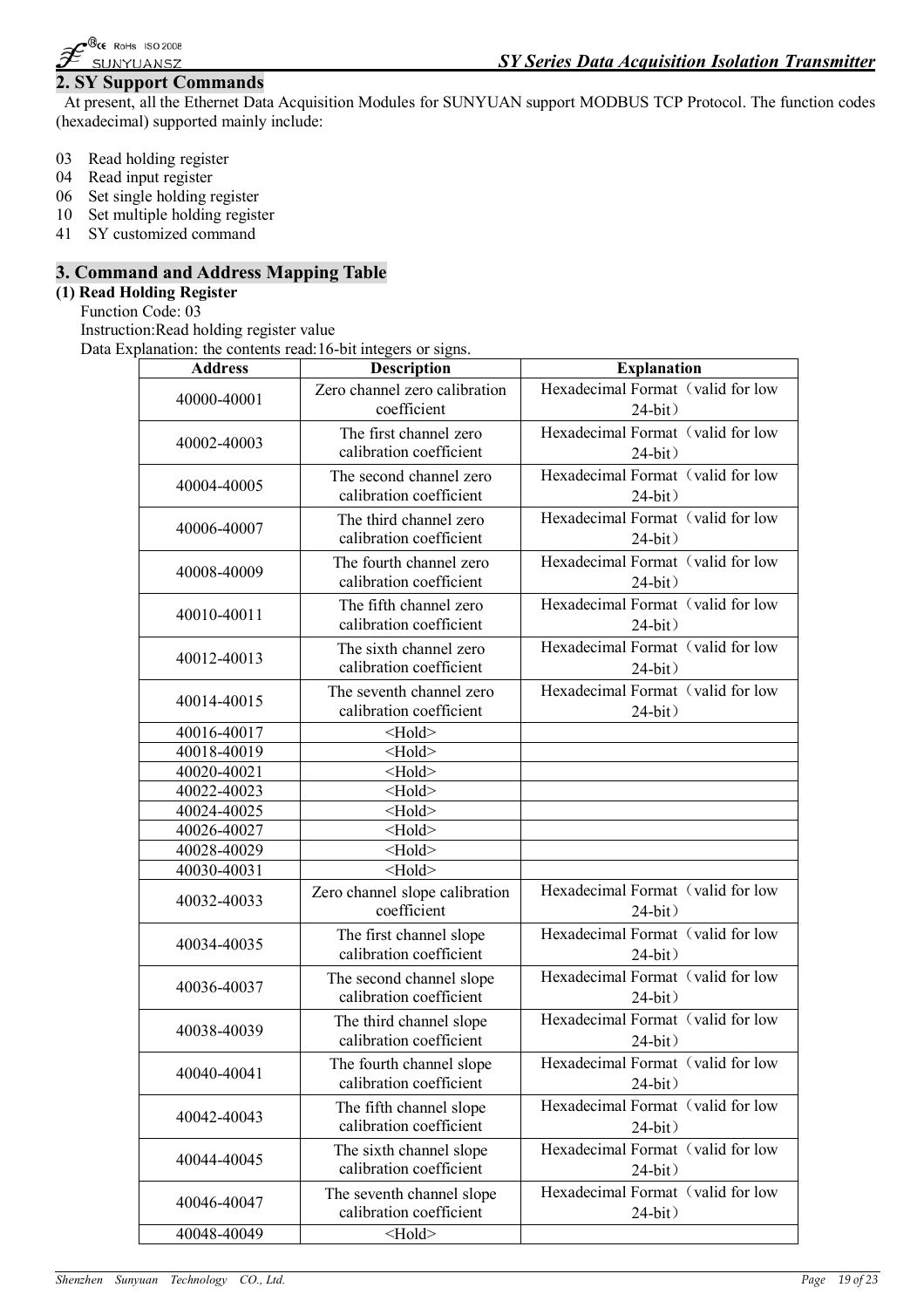| 40050-40051 | $\leq$ Hold $\geq$           |                                        |
|-------------|------------------------------|----------------------------------------|
| 40052-40053 | <hold></hold>                |                                        |
| 40054-40055 | $\leq$ Hold $\geq$           |                                        |
| 40056-40057 | $\leq$ Hold $\geq$           |                                        |
| 40058-40059 | $\leq$ Hold $\geq$           |                                        |
| 40060-40061 | $\leq$ Hold $\geq$           |                                        |
| 40062-40063 | $\leq$ Hold $\geq$           |                                        |
| 40064       | Serial port ID high          | <b>Character Format</b>                |
| 40065       | Bade rate code               | Character format (valid for low 8-bit) |
| 40066       | Range code high              | <b>Character Format</b>                |
| 40067       | ASCII data format LRC check  | <b>Character Format</b>                |
| 40068       | Communication protocol types | Character format (valid for low 8-bit) |
| 40069       | Channel enabled              | <b>Character Format</b>                |
| 40070       | NET terminal number          | Hexadecimal Format                     |
| 40071       | NET IP address high          | Hexadecimal Format                     |
| 40072       | NET IP address low           | Hexadecimal Format                     |
| 40073       | NET MAC address high         | Hexadecimal Format                     |
| 40074       | NET MAC address middle       | Hexadecimal Format                     |
| 40075       | NET MAC address low          | Hexadecimal Format                     |
| 40076-40127 | <hold></hold>                |                                        |

#### **MODBUS Request**

| <b>Domain Name</b>   | <b>Byte Count</b> | Value                |
|----------------------|-------------------|----------------------|
| <b>MBAP</b> Header   | 7bytes            |                      |
| <b>Function Code</b> | 1 <sub>bvte</sub> | 0x03                 |
| Leading Address      | 2bytes            | $0x0000$ to $0x00FF$ |
| <b>Read Quantity</b> | 2bytes            | 1 to 125 $(0x7D0)$   |

### **MODBUS Response**

| <b>Domain Name</b>   | <b>Byte Count</b> | Value |
|----------------------|-------------------|-------|
| MBAP Header          | 7bytes            |       |
| <b>Function Code</b> | l bvte            | 0x03  |
| Byte Count           | l bvte            |       |
| <b>Input States</b>  | 2bytes            |       |

#### **Error Response**

| <b>Domain Name</b>   | <b>Byte Count</b> | Value          |
|----------------------|-------------------|----------------|
| MBAP Header          | 7bytes            |                |
| <b>Function Code</b> | 1 byte            | $0x03+0x80$    |
| Error Code           | bvte.             | $0x1$ or $0x2$ |

#### **E.g.:**

ⅰ.Request: Read module input range

01 00 00 00 00 06 00 03 00 42 00 01

Response:

01 00 00 00 00 05 00 03 02 30 30

### ⅱ.Request: Read configuration information (all)

00 00 00 00 00 06 00 03 00 00 00 7F

Response:

00 00 00 00 01 01 00 03 FE 00 31 B9 E6 00 31 B9 E6 00 31 B9 EA 00 31 BA 07 00 4A 97 45 00 31 BA 86 00 31 B9 6E 00 31 B9 C2 FF FF FF FF FF FF FF FF FF FF FF FF FF FF FF FF FF FF FF FF FF FF FF FF FF FF FF FF FF FF FF FF 00 E4 95 02 00 E4 95 69 00 E4 94 34 00 E4 95 27 00 E4 94 AC 00 E4 94 B3 00 E4 92 CB 00 E4 93 B4 FF FF FF FF FF FF FF FF FF FF FF FF FF FF FF FF FF FF FF FF FF FF FF FF FF FF FF FF FF FF FF FF 30 32 00 36 31 33 30 30 00 30 46 46 00 50 C0 A8 00 50 36 37 3A 0A 00 18 FF FF FF FF FF FF FF FF FF FF FF FF FF FF FF FF FF FF FF FF FF FF FF FF FF FF FF FF FF FF FF FF FF FF FF FF FF FF FF FF FF FF FF FF FF FF FF FF FF FF FF FF FF FF FF FF FF FF FF FF FF FF FF FF FF FF FF FF FF FF FF FF FF FF FF FF FF FF FF FF FF FF FF FF FF FF FF FF FF FF FF FF FF FF FF FF FF FF FF FF FF FF

Note: eeprom is 256, Mapping address is 128, the 6D of address 0xFF (128) is IIC components address,cannot read and write.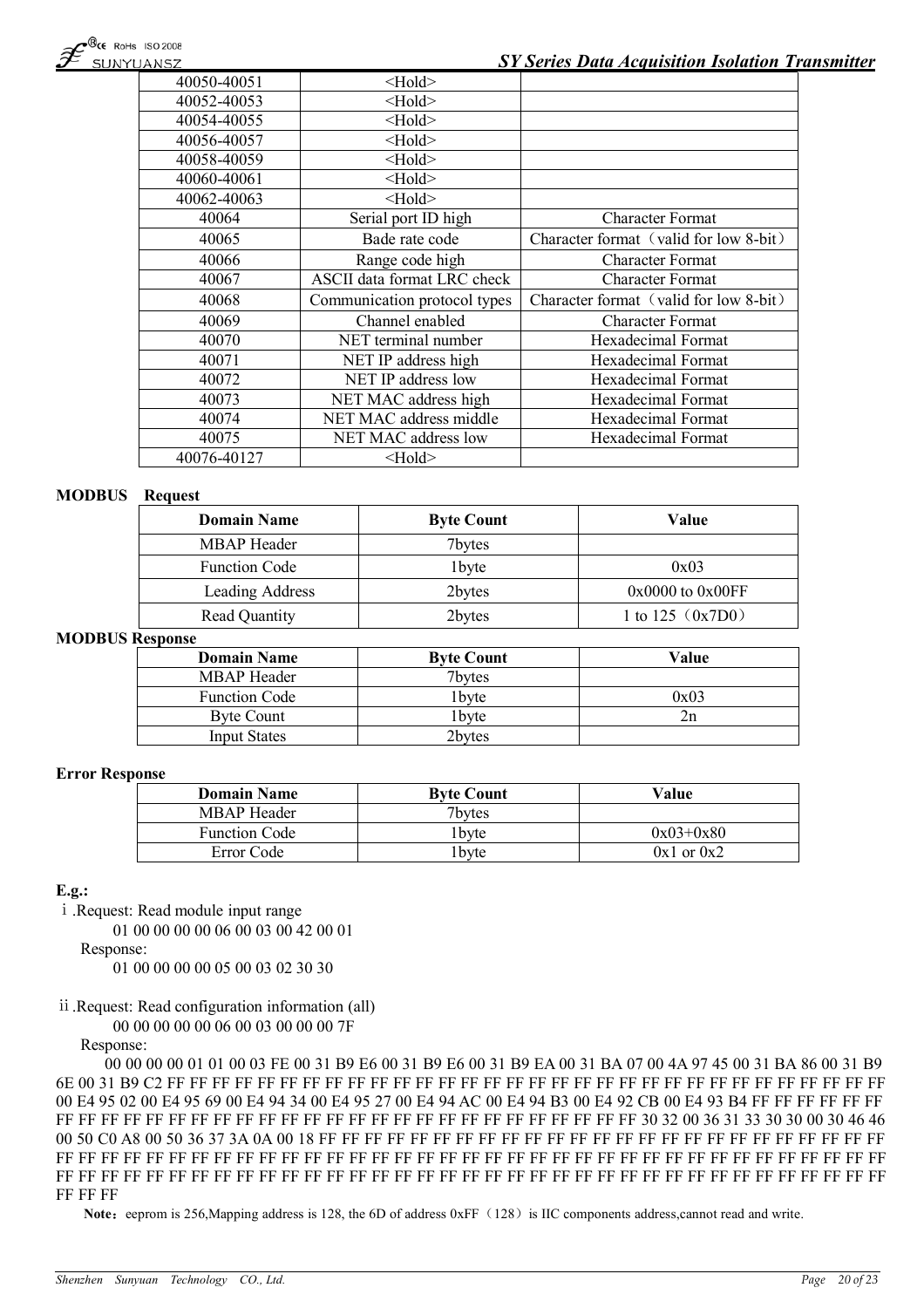

### **⑵ Read Input Register**

Function Code: 04

Instruction: read input data

Data Explanation: the contents read: 16-bit integers or unsigned integers

| <b>Address</b> | <b>Description</b>               | <b>Explanation</b>                 |
|----------------|----------------------------------|------------------------------------|
| 30000          | The first channel analog input   | 16-bit analog input value (2bytes) |
| 30001          | The second channel analog input  | 16-bit analog input value (2bytes) |
| 30002          | The third channel analog input   | 16-bit analog input value (2bytes) |
| 30003          | The fourth channel analog input  | 16-bit analog input value (2bytes) |
| 30004          | The fifth channel analog input   | 16-bit analog input value (2bytes) |
| 30005          | The sixth channel analog input   | 16-bit analog input value (2bytes) |
| 30006          | The seventh channel analog input | 16-bit analog input value (2bytes) |
| 30007          | The eighth channel analog input  | 16-bit analog input value (2bytes) |
| 30008          | $>$ Hold $>$                     |                                    |
| 30009          | $>$ Hold $>$                     |                                    |
| 30010          | $\leq$ Hold $\geq$               |                                    |
| 30011          | $\leq$ Hold $\geq$               |                                    |
| 30012          | $\leq$ Hold $\geq$               |                                    |
| 30013          | $\leq$ Hold $\geq$               |                                    |
| 30014          | $\leq$ Hold $\geq$               |                                    |
| 30015          | $\leq$ Hold $\geq$               |                                    |

### **MODBUS Request**

| <b>Domain Name</b>   | <b>Byte Count</b> | Value                 |
|----------------------|-------------------|-----------------------|
| <b>MBAP</b> Header   | 7bytes            |                       |
| <b>Function Code</b> | 1 <sub>bvte</sub> | 0x04                  |
| Leading Code         | 2bytes            | $0x0000$ to $0x000$ F |
| <b>Read Quantity</b> | 2bytes            | 1 to 16 $(0x0010)$    |

#### **MODBUS Response**

| <b>Domain Name</b>   | <b>Byte Count</b> | Value |
|----------------------|-------------------|-------|
| MBAP Header          | 7bytes            |       |
| <b>Function Code</b> | l byte            | 0x04  |
| <b>Byte Counts</b>   | l bvte            |       |
| Input States         | 2bytes            |       |

#### **Error Response**

| <b>Domain Name</b>   | <b>Byte Count</b> | Value          |
|----------------------|-------------------|----------------|
| MBAP Header          | 7byte             |                |
| <b>Function Code</b> | 1 byte            | $0x04+0x80$    |
| Error Code           | 1 bvte            | $0x1$ or $0x2$ |

#### **E.g.:**

i .Request: read analog value input

00 00 00 00 00 06 00 04 00 01 00 02

Response:

00 00 00 00 00 07 00 04 04 00 00 FF FF

#### **⑶ Set Single Holding Register**

Function Code: 06

#### **MODBUS Request**

| <b>Domain Name</b>   | <b>Byte Count</b> | Value                |
|----------------------|-------------------|----------------------|
| MBAP Header          | 7bytes            |                      |
| <b>Function Code</b> | 1 bvte            | 0x06                 |
| Set Address          | 2bvtes            | $0x0000$ to $0x007F$ |
| <b>Set Contents</b>  | 2bytes            | $0x0000$ to $0xFFFF$ |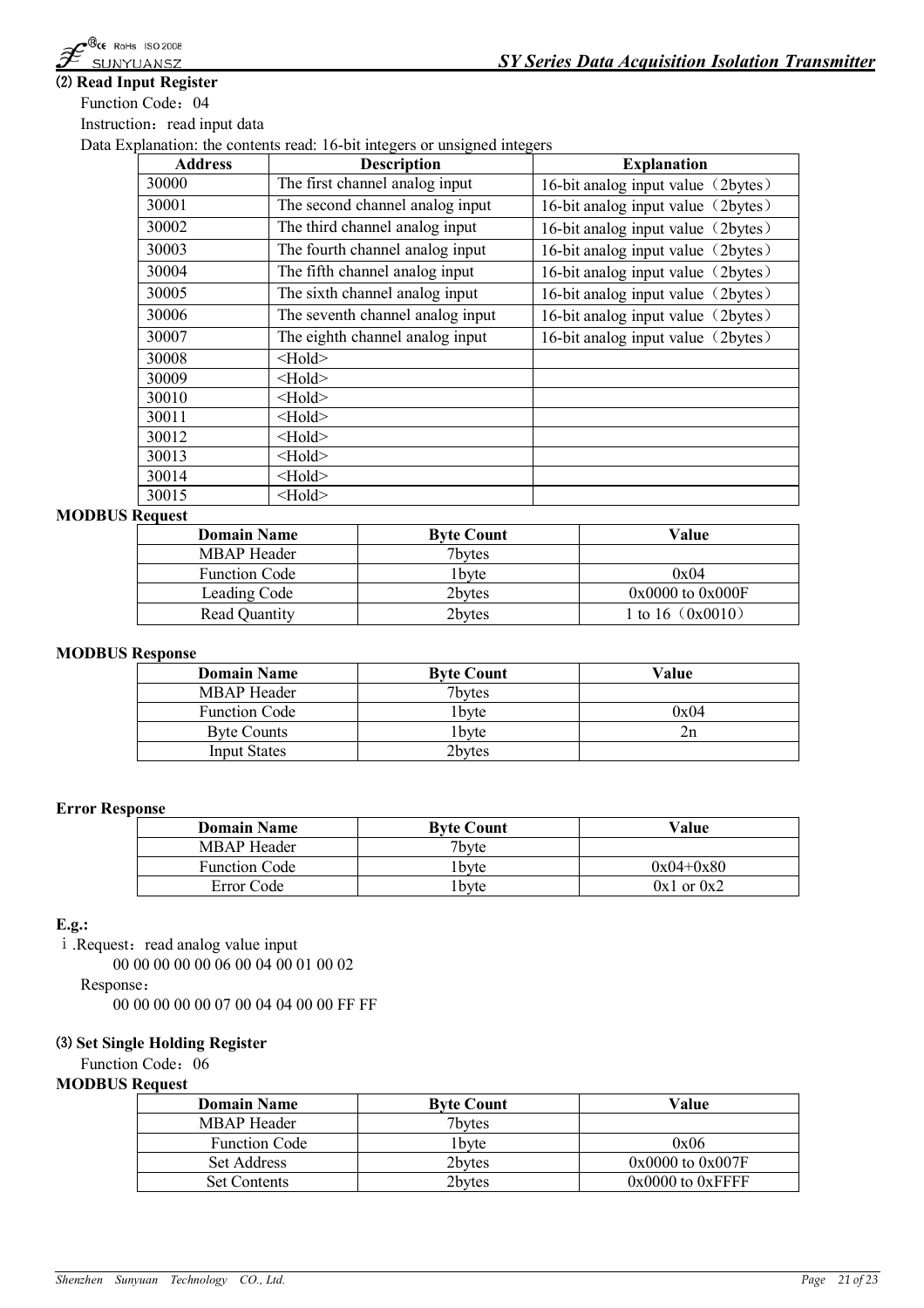

**MODBUS Response**

| <b>Domain Name</b>   | <b>Byte Count</b> | Value                |
|----------------------|-------------------|----------------------|
| MBAP Header          | 7bytes            |                      |
| <b>Function Code</b> | 1 byte            | 0x06                 |
| Set Address          | 2bytes            | $0x0040$ to $0x007F$ |
| <b>Set Contents</b>  | 2bytes            | $0x0000$ to $0xFFFF$ |

#### **Error Response**

| <b>Domain Name</b>   | <b>Byte Count</b> | Value          |
|----------------------|-------------------|----------------|
| MBAP Header          | 7bytes            |                |
| <b>Function Code</b> | 1 <sub>bvte</sub> | $0x06+0x80$    |
| Error Code           | 1 byte            | $0x1$ or $0x2$ |

#### **E.g.:**

i .Request: set communication protocol type

00 00 00 00 00 06 00 06 00 44 00 02

Response:

00 00 00 00 00 06 00 06 00 44 00 02

### **(4)Set multiple holding registers**

Function Code: 10

#### **MODBUS Request**

| <b>Domain Name</b>   | <b>Byte Count</b> | Value                |
|----------------------|-------------------|----------------------|
| <b>MBAP</b> Header   | 7bytes            |                      |
| <b>Function Code</b> | 1byte             | 0x10                 |
| Set leading address  | 2byte             | $0x0040$ to $0x007F$ |
| Set length           | 2byte             | 0x0000 to 0x0100     |
| <b>Byte Counts</b>   | 1byte             | 2n                   |
| <b>Set Contents</b>  | 2nbytes           |                      |

#### **MODBUS Response**

| <b>Domain Name</b>     | <b>Byte Count</b> | Value                |
|------------------------|-------------------|----------------------|
| <b>MBAP</b> Header     | 7bytes            |                      |
| <b>Functional Code</b> | 1 bvte            | 0x10                 |
| Set leading address    | 2bytes            | $0x0040$ to $0x00FF$ |
| Set length             | 2bytes            | $0x0000$ to $0x0100$ |

#### **Error Response**

| <b>Domain Name</b>   | <b>Byte Count</b> | Value          |
|----------------------|-------------------|----------------|
| MBAP Header          | 7bytes            |                |
| <b>Function Code</b> | 1 byte            | $0x10+0x80$    |
| Error Code           | 1 byte            | $0x1$ or $0x2$ |

#### **E.g.:**

i .Request: Set module ASCII ID/Baud rate

00 00 00 00 00 0B 00 10 00 40 00 02 04 30 31 00 36

Response:

00 00 00 00 00 06 00 10 00 40 00 02

### ⑸ Set Zero-Gain Register

Function Code: 41

Instruction: SY Extended function code.

Format:00 00 00 00 00 04 00 41 xx yy

### xx: Sub-function code

- 01: zero calibration function
- 00: gain calibration function
- yy: Channel Code 0-15 (hexadecimal)